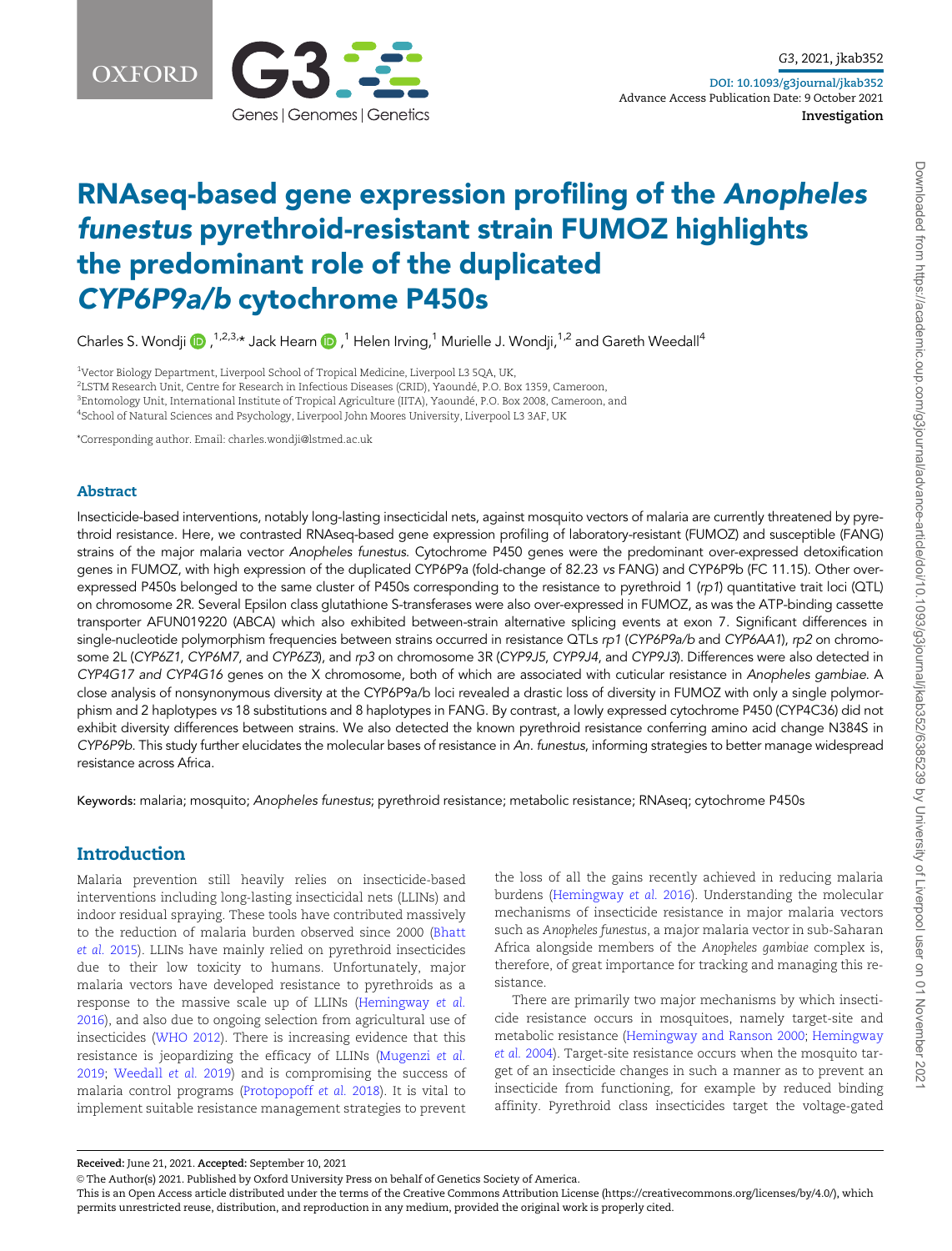sodium channel (VGSC) of insects and several mutations of VGSC labeled "knock down" or kdr mutations have been identified in several mosquito species ([Hemingway and Ranson 2000;](#page-11-0) [Hemingway](#page-10-0) et al. 2004). Intriguingly, kdr mutations have yet to be seen in An. funestus [\(Irving and Wondji 2017](#page-11-0)) but are common in other Anopheles vectors [\(Riveron](#page-11-0) et al. 2018a). Metabolic resistance is the rapid destruction or removal of insecticides by resistant vs susceptible insects and is mediated by more efficient and/or higher levels of detoxifying enzymes ([Hemingway](#page-10-0) et al. 2004). This mechanism is predominant in An. funestus resistance to pyrethroids and occurs through the over-expression of cytochrome P450 class genes [\(Riveron](#page-11-0) et al. 2018a). Glutathione S-transferases and carboxylesterases can also act to detoxify various insecticides through elevated expression [\(Riveron](#page-11-0) et al. 2018a).

In recent years, increasing resistance to multiple insecticides has been reported in An. funestus species with the first reports emerging from southern Africa [\(Hargreaves](#page-10-0) et al. 2000; [Casimiro](#page-10-0) et al. [2006;](#page-10-0) [Cuamba](#page-10-0) et al. 2010; [Riveron](#page-11-0) et al. 2015). Resistance to pyrethroids has been gradually reported in other regions of Africa from including West ([Djouaka](#page-10-0) et al. 2011, [2016;](#page-10-0) [Samb](#page-11-0) et al. 2016), Central ([Menze](#page-11-0) et al. 2016, [2018;](#page-11-0) [Riveron](#page-11-0) et al. 2018b), and East ([Morgan](#page-11-0) et al. 2010; [Kawada](#page-11-0) et al. 2011; [Mulamba](#page-11-0) et al. 2014), which has spurred efforts to generate new insecticides with different modes of action to maintain control of pyrethroidresistant mosquitoes ([Hemingway](#page-11-0) et al. 2016). However, it is vital to avoid potential cross-resistance between forthcoming novel insecticides and pyrethroids. Hence, it is important to use laboratory pyrethroid resistance strains of malaria vectors which have been well characterized for understanding the molecular basis of resistance, especially fully susceptible laboratory-maintained strains as natural populations are no longer susceptible to pyrethroids.

Two laboratory strains of An. funestus have been successfully established by the Vector Control Reference Laboratory at the National Institute for communicable diseases in South Africa. A pyrethroid-resistant An. funestus strain named FUMOZ was established from mosquitoes collected in southern Mozambique in 2000 ([Hunt](#page-11-0) et al. 2005); this strain is also resistant to carbamates. The pyrethroid-susceptible strain FANG was established from An. funestus mosquitoes collected from southern Angola in 2002 and is fully susceptible to all insecticides. Quantitative trait loci (QTL) approaches demonstrated that pyrethroid resistance in FUMOZ was driven by several cytochrome P450 associated loci, among which one locus named resistance to pyrethroids (rp1) locus was predominantly driving resistance [\(Wondji](#page-12-0) et al. 2007, [2009](#page-12-0)). However, the genome-wide transcription profile associated with resistance specific to the FUMOZ lab strain has not been characterized. Such elucidation will help to identify potential drivers of a cross-resistance between pyrethroids and carbamates resistance. It could also help to establish a correlation between QTLs and transcription profile ([Wondji](#page-12-0) et al. 2007, [2009\)](#page-12-0). Furthermore, a full transcriptomic profiling of the FUMOZ-resistant strain will serve as a useful reference when screening novel insecticide candidates. Such a profile will help explain underlying molecular drivers of any observed cross-resistance, and thus help select novel insecticides and combinations thereof that minimize the risk of quick resistance development.

Here, using an RNAseq-based transcription analysis, we characterized the gene expression profiles of two laboratory-adapted colonies of An. funestus: one selected for resistance to multiple insecticides and the other fully susceptible. This study has revealed a strong association between the over-expression of major resistance genes and the presence of signatures of selective sweep as the duplicated P450 genes CYP6P9a and CYP6P9b are massively over-expressed in FUMOZ while exhibiting a drastically reduced diversity compared to the susceptible FANG strain.

## Materials and methods

# Mosquito rearing, RNA extraction, and sequencing

Two An. funestus laboratory colonies were used in this study. The FANG colony is a fully insecticide susceptible colony derived from Angola ([Hunt](#page-11-0) et al. 2005). The FUMOZ colony is a multiinsecticide resistant colony derived from southern Mozambique, with additional selection for insecticide resistance ([Hunt](#page-11-0) et al. [2005](#page-11-0)). Colonies were maintained in insectaries at the Liverpool School of Tropical Medicine at 28°C, 80% humidity, and a 12 h light:dark cycle. Larvae were grown in mineral water in plastic trays and fed daily with ground TetraMin fish food. Adults were kept in  $30 \times 30$  cm cages and provided with  $10\%$  sucrose. Adults were arm-fed to allow females to lay eggs.

Total RNA was extracted from pools of 10 individual 3-day-old non-blood fed adult female mosquitoes using the Arcturus PicoPure RNA isolation kit (Life Technologies, Carlsbad, CA, USA). In this study, four pools of FUMOZ RNA were sequenced and one pool of FANG RNA, alongside three FANG RNAseq libraries from a previous study ([Weedall](#page-12-0) et al. 2015). Methods used for RNA extraction, ribosomal RNA-depletion, library preparation, and sequencing were described previously ([Weedall](#page-12-0) et al. 2015, [2019](#page-12-0)). Library preparation and sequencing were undertaken by the Centre for Genomic Research (CGR), University of Liverpool.

#### Functional annotation improvement of gene set AfunF3.1

Our analysis used the chromosome-scale An. funestus FUMOZ colony reference genome assembly AfunF3 and annotation gene set AfunF3.1 [downloaded from<https://www.vectorbase.org/> (last accessed date: 11/10/2021) June 25, 2019 ([Giraldo-Calderon](#page-10-0) et al. [2015\)](#page-10-0)] [\(Ghurye](#page-10-0) et al. 2019, preprint). Gene set AfunF3.1 contains many putative genes with no functional descriptions. To aid interpretation of our results, all AfunF3.1 predicted transcripts were used for similarity-based functional annotation assignment using Blast2Go [\(Conesa](#page-10-0) et al. 2005) using the nonredundant (nr) protein database downloaded from NCBI. Blast (BLASTx) searches against the nonredundant (nr) protein database and InterProScan searches of the InterPro protein signature databases were carried out to further annotate the An. funestus protein-coding genes.

#### Analysis of RNAseq data

De-multiplexed fastq files were trimmed to remove Illumina adapter sequences (minimum 3 bp match at the 3' end) using Cutadapt version 1.2.1 [\(Martin 2011](#page-11-0)), and low-quality bases trimmed, using Sickle version 1.200 ([Joshi and Fass 2011](#page-11-0)), with a minimum window quality score of 20. After trimming, reads shorter than 10 bp were removed. If both reads from a pair passed this filter, each was included in a forward or reverse reads file. If only one of a read pair passed this filter, it was place in an unpaired reads file.

Strand NGS software, version 3.4 (Strand Life Sciences, Bangalore, India) was used for data analysis. Trimmed R1/R2 read pairs were aligned to the reference sequence (Afun 3.1) using the option 'transcriptome and genome together' (with novel splices) which aligns reads to both transcriptome and genome to find the best matches. Reads that remain unaligned after the first-round are then aligned by considering novel splices across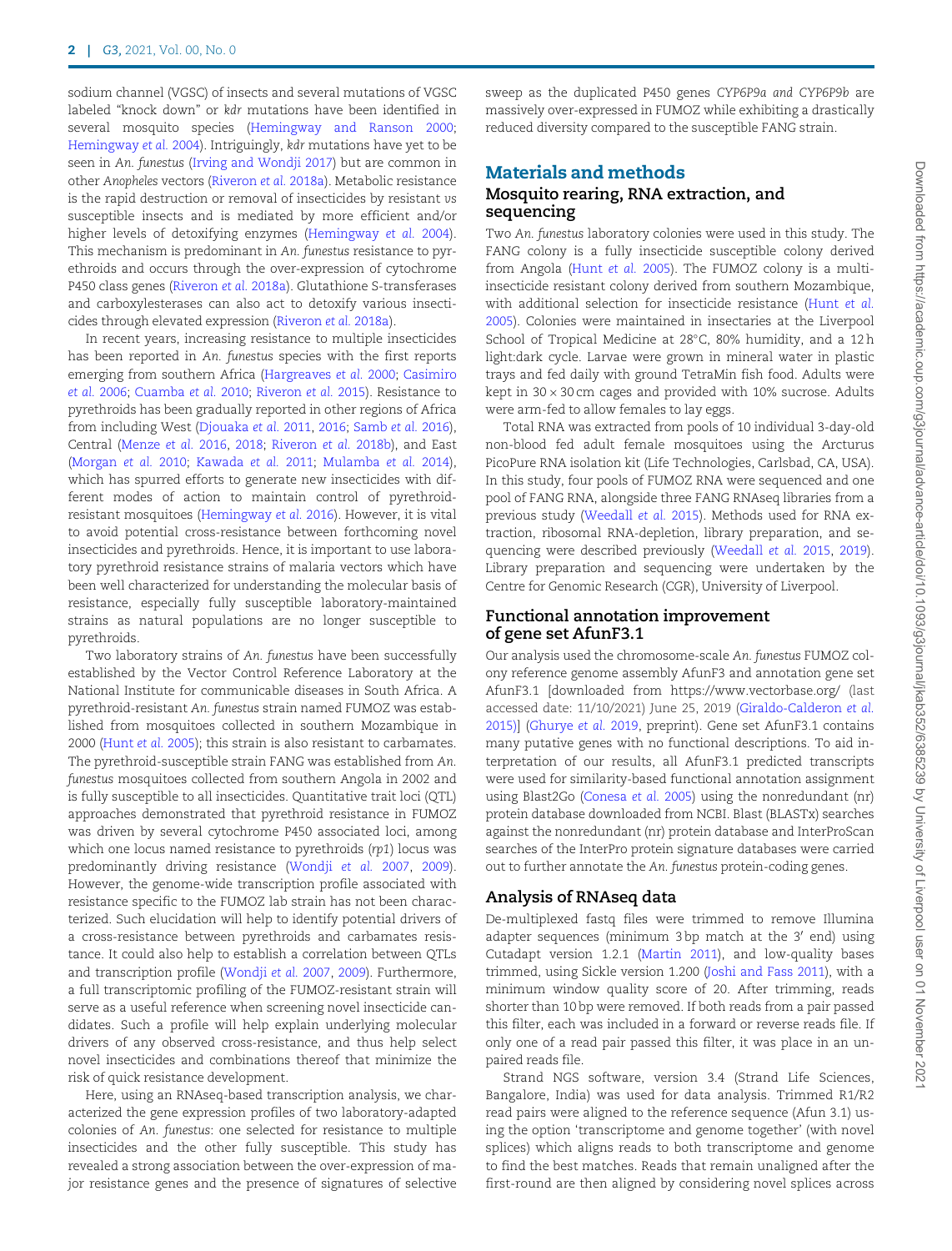known exons and/or novel candidate exons. A custom 'build' was generated for An. funestus genome in Strand NGS following the program's instructions. The best matches for a read were reported if they satisfied the following criteria: a minimum percent identity of 90, a maximum percent gaps between matches of 5, a maximum number of novel splices of 2, a minimum match length of 25, a maximum number of matches to be reported for each read equal to 1, and ignoring reads with matches more than 5 matches. Further quality trimming was performed by removing  $3'$  ends with average base quality  $<$ 10.

Strand NGS was used to perform RNA quantification, which reports raw counts per gene by counting the total number of reads that map to each gene and exon in the An. funestus genome. Raw counts were normalized using DESeq's inbuilt method ([Anders and Huber 2010](#page-10-0)) which accounts for differences in the total number of reads between samples.

Differential gene expression analysis was carried out using DESeq [\(Anders and Huber 2010](#page-10-0)) as implemented in Strand NGS. Two conditions (FUMOZ and FANG, each with four biological replicates) were contrasted. The estimated  $log<sub>2</sub>$  fold-change (FC) for each gene was tested using a moderated t-test which is a modification of the unpaired t-test [\(Smyth 2004\)](#page-11-0). P-values were adjusted for multiple testing using the false discovery rate (FDR) approach of Storey with bootstrapping (q-value). Differentially expressed genes were defined as those with an FDR-adjusted P-value <5% and  $FC >2$ .

Gene ontology (GO) enrichment analysis was carried out on differentially expressed gene sets using Strand NGS. A more detailed analysis was performed for detoxification genes of interest over-expressed in FUMOZ to detect sets of transcripts which are similarly expressed and thus potentially acting together in conferring resistance to FUMOZ. This was performed by selecting the list of transcripts significantly over-expressed in FUMOZ followed by the selection of the transcript of interest and then selecting the similarity metric with a minimum set at 0.5 using Strand NGS. Altogether, this option allows to find transcripts, in a specified list of transcripts (such as those upregulated), whose expression profile matches that of the transcript of interest.

#### Analysis of alternative splicing

Strand NGS identifies differentially spliced genes based on change in transcript proportions across conditions which here is between FANG (susceptible) and FUMOZ (resistant). Here, a threshold of 0.25 was set to detect genes for which the transcript proportion varies between FUMOZ and FANG in which case the gene is termed differentially spliced. The process of determining transcript proportions takes reads which fall within the boundaries of a gene but outside the exon boundaries of any of the associated transcripts and ascribes these reads to an "unknown" transcript. Based on the fraction of reads that get ascribed to this "unknown" transcript, this "unknown" transcript gets a proportion much like any known transcript does. This proportion is checked for variation across conditions exactly as described above. If of all transcripts for the gene, it is the "unknown" transcript that shows the maximum change across conditions Strand NGS labels this gene as "novel".

#### Quantitative reverse transcriptase PCR

RNAseq expression patterns of some of the most over-expressed detoxification genes were validated by quantitative reverse transcriptase PCR (qRT-PCR), including CYP6P9a (AFUN015792), CYP6P9b (AFUN015889), GSTe2 (AFUN015809), CYP6P5 (AFUN015888), CYP325A (AFUN015966), and CYP6AA1 (AFUN015786). Total RNA was extracted from 3 batches of 10 mosquitoes for each strain using the picopure RNA extraction kit, as previously described [\(Riveron](#page-11-0) [et al.](#page-11-0) 2013). The primers are listed in [Supplementary Table S1.](academic.oup.com/g3journal/article-lookup/doi/10.1093/g3journal/jkab352#supplementary-data) Briefly,  $1\mu$ g of total RNA was used for cDNA synthesis using Superscript III (Invitrogen) with oligo-dT20 and RNase H according to the manufacturer's instructions. The qRT-PCR amplification was performed following standard protocol ([Kwiatkowska](#page-11-0) et al. 2013; [Riveron](#page-11-0) et al. 2013) after establishing the standard curves for each gene to assess PCR efficiency and quantitative differences between samples using serial dilution. The relative expression of each gene was calculated according to the  $2^{-\Delta\Delta CT}$  method [\(Schmittgen and](#page-11-0) [Livak 2008](#page-11-0)) and compared between the two strains after normalization with the housekeeping genes ribosomal protein S7 (RSP7; AFUN007153) and actin 5C (AFUN006819).

#### Detection of single-nucleotide polymorphism

The four FUMOZ and four FANG replicates were combined into a single sample to detect the relevant polymorphisms. All variant types [single-nucleotide polymorphisms (SNPs), multiple nucleotide polymorphisms (MNPs), and indels or MNPs] were detected by comparing against the FUMOZ genome using the MAQ independent model implemented in Strand NGS. Variant calling parameters thresholds were a phred-scaled confidence score cutoff of 50 or above. This score represents the confidence in the variant call. Other criteria include a coverage greater than 10, ignoring homopolymer of 10, or higher as well as the locations adjacent to them. A filtering step was performed as implemented in Strand NGS through the "HomPolyfilter" flag which removes indels calls with <25% supporting reads in homopolymer stretches and "IndelSR20" which removes indels with <20% of supporting reads. An SNP multi-sample report was generated which included the allele frequency in the population based on the number of supporting reads for each variant, the zygosity, genotype, score, and other attributes such as % of supporting reads and variants. For each variant, its SNP effect (nonsynonymous, synonymous, 5' UTR, 3' UTR etc.) and the affected transcripts were predicted using the gff3 transcript annotation (Afun3.1).

#### Detection of significant SNPs

To detect SNPs significantly associated with pyrethroid resistance, we took two approaches. Firstly, we used a stringent differential allele frequency-based approach where a variant was considered significant in relation to pyrethroid resistance if the supporting read % range was 0–10% in all four FUMOZ samples, but 90–100% in all the four FANG samples. This is because the AFUN3.1 genome was generated from FUMOZ strain mosquitoes meaning resistance-conferring alleles are present in the reference sequence.

The second approach assessed the significant association between each variant with permethrin resistance by estimating the unpaired t-test of each variant between both and the  $-Log<sub>10</sub>$  of the resulting P-value used to generate a Manhattan plot for each chromosome. A cutoff of minimum of two samples for plotted SNPs was applied. Furthermore, analysis of the 2R chromosome region spanning the rp1 QTL was comparatively performed between both strains to detect signature of selection in the resistant FUMOZ strain. Briefly, the percentage of supporting reads at each variant was averaged between the four samples of each strain and plotted across the 120 kb region.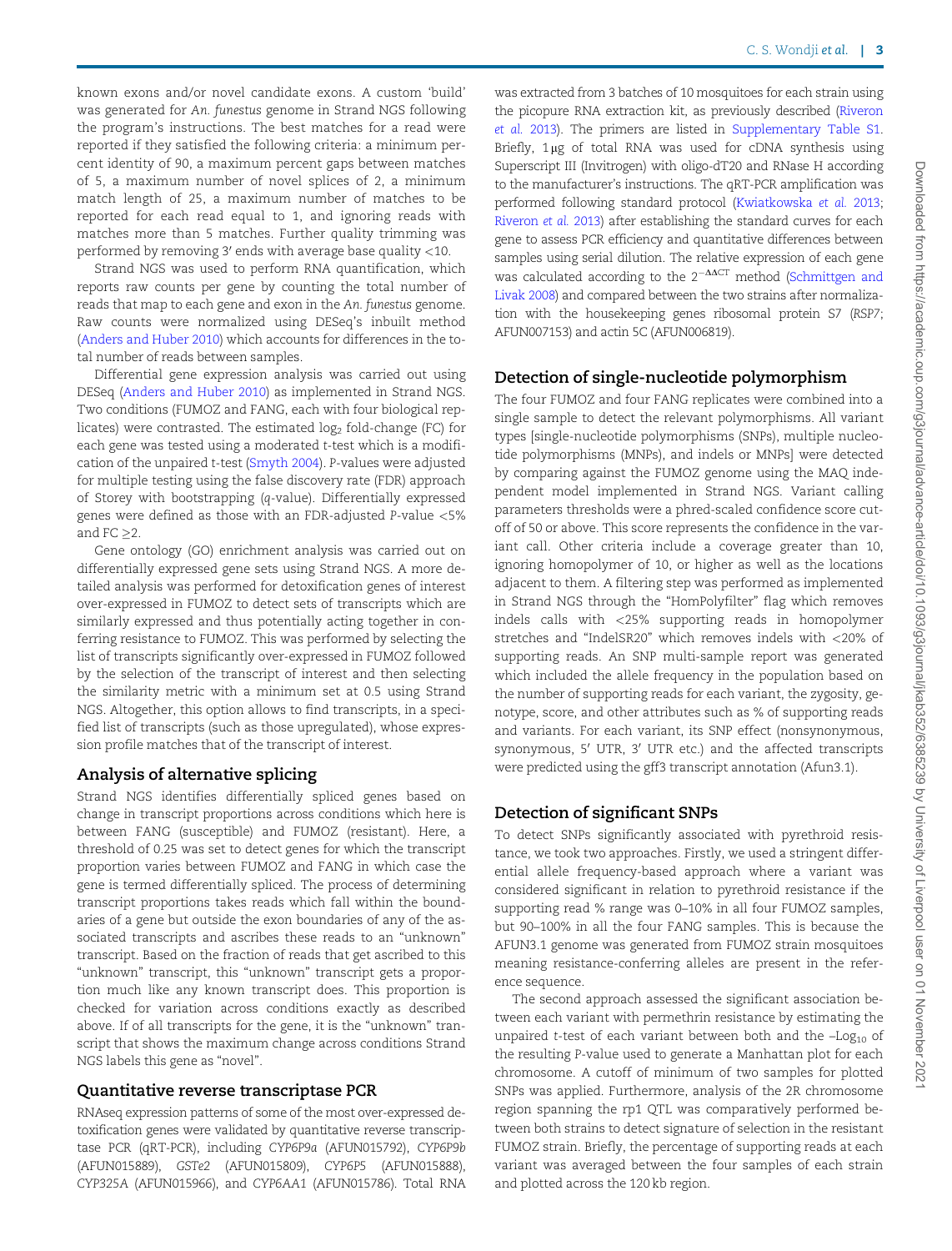# Polymorphism of candidate resistance genes CYP6P9a and CYP6P9b

Particular attention was given to the genes CYP6P9a and CYP6P9b which result from a fixed duplication of CYP6P9 in An. funestus compared to other Anopheles malaria vector species ([Wondji](#page-12-0) et al. [2009\)](#page-12-0). Polymorphisms in these genes were comparatively assessed between the two strains by focusing primarily on nonsynonymous SNPs. Each replicate was arbitrarily considered as an individual to facilitate the analysis. Data from the SNP multisample report were used to retrieve the polymorphisms observed in each sample and this information was transferred to the full length of each gene retrieved from Vectorbase. Bioedit was used to input various polymorphisms using an ambiguous letter to indicate heterozygote positions. Haplotype reconstruction and polymorphism analysis were performed in DnaSPv5.10 ([Librado](#page-11-0) [and Rozas 2009\)](#page-11-0), and MEGA X [\(Kumar](#page-11-0) et al. 2018) was used to construct the maximum likelihood phylogenetic tree for each gene.

#### Results

# Differentially expressed genes

A range of 43–65 million reads were obtained for each of the eight samples sequenced and successfully aligned to the An. funestus genome Afun 3.1 as illustrated by the quality metrics ([Supplementary Table S2\)](academic.oup.com/g3journal/article-lookup/doi/10.1093/g3journal/jkab352#supplementary-data).

## Genes over-expressed in FUMOZ

Seven hundred seventeen transcripts were over-expressed in FUMOZ and 1008 downregulated compared to FANG ([Figure 1A](#page-4-0)). Analysis of the list of transcripts upregulated in FUMOZ revealed that among the most over-expressed with FC greater than 10 or more, the transcript with the highest FC at 83 is the AFUN019794 which is an Integrase catalytic domain-containing protein. This list of highly over-expressed genes in FUMOZ also contains the duplicated cytochrome P450s CYP6P9a (FC 82.23) and CYP6P9b (FC 11.15). Other genes belong to serine proteases and others are transposon-related genes [\(Supplementary Table S3](academic.oup.com/g3journal/article-lookup/doi/10.1093/g3journal/jkab352#supplementary-data)).

Overall, the list of upregulated genes is dominated by genes belonging to several gene families associated with insecticide resistance including detoxification genes such as cytochrome P450s, glutathione-S-transferases (GSTs), and carboxylesterases ([Table 1;](#page-5-0) [Supplementary Figure S1A\)](academic.oup.com/g3journal/article-lookup/doi/10.1093/g3journal/jkab352#supplementary-data). Among P450s, the duplicated CYP6P9a and CYP6P9b are by far the most over-expressed. The predominance of CYP6P9a/b is further evident by the fact that no other P450 gene has FC >6 and only three other P450s present expression of >3 notably CYP6P4a (FC 5.9), CYP325J1 (FC 4.9), and CYP4C36. The other P450s have low expression with FC <3 including CYP6M4, CYP6AA2, and CYP6P2 also on the 2R chromosome on the same cluster as CYP6P9a/b.

Overexpressed GSTs include four genes from the epsilon class, all with moderate FCs notably GSTe2 (FC 3.3), GSTe3 (FC 3.6), GSTe5 (FC 2.5), and GSTe6 (FC 4.0). Other GSTs include GSTD3 (FC 3.1), GSTD1 (FC 2.4), and GSTT2 (FC 2.4). We also noted that a glutathione peroxidase also exhibits a high FC (FC 11.8) in FUMOZ although the overall number of reads was low [\(Table 1;](#page-5-0) [Supplementary Figure S1B\)](academic.oup.com/g3journal/article-lookup/doi/10.1093/g3journal/jkab352#supplementary-data).

Three carboxylesterases are also over-expressed with AFUN016265 showing an FC of 7.2, an ortholog of AGAP001722 in An. gambiae, whereas the other two have FC <3 (AFUN16264 and AFUN000374, ortholog of AGAP006729 in An. gambiae).

Other detoxification genes over-expressed also have low FCs including an UDP-glucuronosyltransferase (AFUN004354; FC 2.1),

a xanthine dehydrogenase (AFUN020670; FC 2.4), and four sulfotransferases [\(Table 1](#page-5-0); [Supplementary Figure S1C\)](academic.oup.com/g3journal/article-lookup/doi/10.1093/g3journal/jkab352#supplementary-data).

A group of transport-related genes are also over-expressed in FUMOZ among which the ABC transporter AFUN019220 (FC 4.7) and three solute carrier proteins and two sugar transporters with moderate FC ([Table 1](#page-5-0)). Another set of genes over-expressed belong to mitochondrial redox group along with the ATP synthase subunit d (AFUN010502) is the most highly expressed (FC 8.2) as well as two glutaredoxins and thioredoxin peroxidase 4. A group of genes belonging to proteases are also over-expressed including trypsin, chymotrypsin, two carboxypeptidases Q [AFUN021240 (FC 17.8) and AFUN021239 (FC 11.5)], and arginosuccinate lyase (FC 2.7). Other genes families over-expressed include cuticular proteins, gustatory/odorant receptors genes, two microRNAs although with low number of reads (mir-279 and mir-33), and several transcription factors.

#### Genes downregulated in FUMOZ

Of the 1008 genes significantly downregulated in FUMOZ compared to FANG [\(Figure 1](#page-4-0); [Supplementary Table S4\)](academic.oup.com/g3journal/article-lookup/doi/10.1093/g3journal/jkab352#supplementary-data), the most downregulated gene is the Group XIIB secretory phospholipase A2-like protein with FC of  $-602.4$ . However, this list is dominated by several transcripts belonging to heat shock proteins including heat shock protein 70 A1 (AFUN019775), 70B2 (AFUN019570, AFUN019671, AFUN019513, AFUN019467, and AFUN019289). It also includes Thioredoxin peroxidase 4 (AFUN018693; FC 202.4) which is known to be required for the transcriptional responses to oxidative stress (Ross [et al.](#page-11-0) 2000). Some detoxification genes were also downregulated in FUMOZ including cytochrome P450, GSTs, and carboxylesterases although none of these have been previously associated with resistance to insecticides [\(Supplementary Table S4](academic.oup.com/g3journal/article-lookup/doi/10.1093/g3journal/jkab352#supplementary-data)).

#### qRT-PCR

The qRT-PCR performed with some candidate genes was concordant with the results observed with RNAseq with high expression of both CYP6P9a (FC 44.7) and CYP6P9b (FC 41.9), whereas the other genes had far lower expression level. These includes GSTe2, CYP6P5, CYP325A, and CYP6AA1 ([Figure 1B\)](#page-4-0).

#### Gene ontology enrichment

The GO enrichment analysis of the list of 717 transcripts overexpressed in FUMOZ detected 28 enriched GO terms [\(Supplementary Figure S2A\)](academic.oup.com/g3journal/article-lookup/doi/10.1093/g3journal/jkab352#supplementary-data). There was a predominance of terms associated with peptidase activity including GO:0008233 for peptidase activity known to catalyze the hydrolysis of a peptide bond, GO:0004175 for endopeptidase activity known to catalyze the hydrolysis of internal, alpha-peptide bonds in a polypeptide chain, or GO:0008237 for metallopeptidase activity. Another group of GO terms was related to transport including GO:0005215 for transporter activity, GO:0055085 for transmembrane activity, or GO:0030001 for metal ion transport which is known to direct the movement of metal ions into or out of a cell or even between cells [\(Supplementary Figure S2A](academic.oup.com/g3journal/article-lookup/doi/10.1093/g3journal/jkab352#supplementary-data)). Other GO terms are associated with mitochondrial activity including GO:0005743 for mitochondrial inner membrane and GO:0019866 for organelle inner membrane. The other category of GO relates to hydrolase activity notably GO:0016787 known to catalyze the hydrolysis of various bonds and GO:0017171 for serine hydrolase activity.

Analysis of the GO enrichment from the list of downregulated transcripts provided a profile like that of upregulated genes [\(Supplementary Figure S2B\)](academic.oup.com/g3journal/article-lookup/doi/10.1093/g3journal/jkab352#supplementary-data) with similar groups of GO terms observed although with different % of enrichment.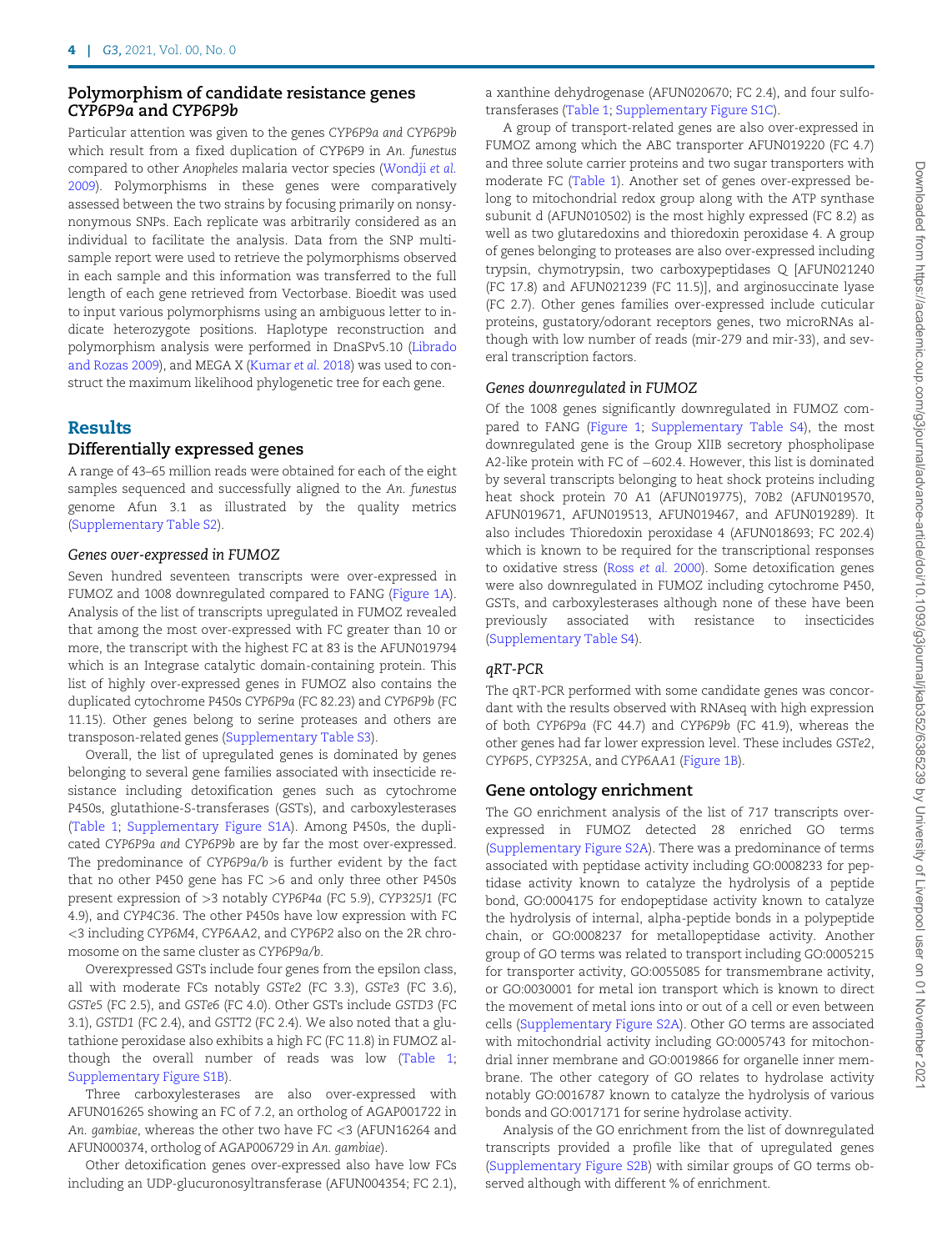<span id="page-4-0"></span>

Figure 1 Comparative transcription profiles of FUMOZ and FANG strains: (A) Volcano plot of differential gene expression between pyrethroid-resistant FUMOZ and susceptible FANG. (B) Gene expression pattern of all cytochrome P450 genes on chromosome 2 highlighting the massive expression of CYP6P9a/b in FUMOZ. (C) qRT-PCR comparison of the expression profile of major detoxification genes associated with pyrethroid resistance between FUMOZ and FANG. The data are shown as mean  $+$  SEM ( $n = 3$ ). (D) Volcano plot showing the differential expression of alternative spliced genes highlighting the ABCA AFUN019220 as the single over-expressed and spliced gene in FUMOZ.

# General expression patterns of major detoxification families using all entities

The entire list of detoxification genes was analyzed in detail to identify clusters of genes co-located on chromosomal regions of the genome. Analysis of the expression patterns of the entire P450 list revealed a peak of expression around CYP6P9a/b on 2R chromosome which is very similar in profile to the QTL peak previously detected in FUMOZ for the rp1 (resistance to permethrin-1) locus [\(Wondji](#page-12-0) et al. [2007,](#page-12-0) [2009\)](#page-12-0) (Figure 1C). No other major peak was detected for P450s either on chromosome 3 or X [\(Supplementary Figure S3, A](academic.oup.com/g3journal/article-lookup/doi/10.1093/g3journal/jkab352#supplementary-data) [and B\)](academic.oup.com/g3journal/article-lookup/doi/10.1093/g3journal/jkab352#supplementary-data). No major peak was also observed for GSTs [\(Supplementary](academic.oup.com/g3journal/article-lookup/doi/10.1093/g3journal/jkab352#supplementary-data) [Figure S3C](academic.oup.com/g3journal/article-lookup/doi/10.1093/g3journal/jkab352#supplementary-data)), ABC transporters ([Supplementary Figure S3D\)](academic.oup.com/g3journal/article-lookup/doi/10.1093/g3journal/jkab352#supplementary-data), and carboxylesterases [\(Supplementary Figure S3E](academic.oup.com/g3journal/article-lookup/doi/10.1093/g3journal/jkab352#supplementary-data)) with all transcripts exhibiting FC <5.

## Alternative splicing

Strand NGS identified 27 genes exhibiting differentially alternative spliced events between FUMOZ and FANG (Figure 1D; [Supplementary Table S5](academic.oup.com/g3journal/article-lookup/doi/10.1093/g3journal/jkab352#supplementary-data)). The gene with highest index of alternative splicing was AFUN021186 encoding for a DEAD-box ATP-dependent RNA helicase 30 on chromosome 3 which is overexpressed in the susceptible FANG strain [splicing index  $(SI)$  = 0.77]. Among the genes upregulated in FUMOZ, the ABC transporter AFUN019220 had the highest splicing index (0.75). AFUN019220 has 7 exons and two isoforms (see [https://vector](https://vectorbase.org/vectorbase/app/record/gene/AFUN019220) [base.org/vectorbase/app/record/gene/AFUN019220; last accessed](https://vectorbase.org/vectorbase/app/record/gene/AFUN019220) [date: 11/10/2021\)](https://vectorbase.org/vectorbase/app/record/gene/AFUN019220) with exon 7 exhibiting alternative splicing in this experiment ([Figure 2A\)](#page-7-0). Analysis of the partition coverage across the 7 exons supports this difference at exon 7 between the two strains [\(Figure 2B\)](#page-7-0). Gene-wide expression of this ABC gene is greater in the resistant FUMOZ strain (Violin plot, [Figure 2C\)](#page-7-0). A greater proportion of the isoform AFUN019220-RA (78.1%) is observed in the FUMOZ-resistant strain whereas a greater proportion of the other transcript AFUN019220-RB is seen in the susceptible strain (94.6%) ([Figure 2D\)](#page-7-0). The other detoxification gene of this list was the carboxylesterase AFUN000373 (SI =  $0.33$ ), whereas other genes do not have clear association with resistance mechanisms.

## Patterns of co-expression for major resistance genes

Analysis of the list of transcripts with similar expression to CYP6P9a detected 17 transcripts ([Supplementary Table S6](academic.oup.com/g3journal/article-lookup/doi/10.1093/g3journal/jkab352#supplementary-data)) with an expression similarity score >0.6 among which the only other detoxification gene was CYP6P9b P450 gene (score  $= 0.63$ ). This could be explained by the very high expression of CYP6P9a which thus stands as an outlier compared to other detoxification genes.

CYP6P9b in contrast to CYP6P9a had similar expression patterns to more genes ([Supplementary Table S6\)](academic.oup.com/g3journal/article-lookup/doi/10.1093/g3journal/jkab352#supplementary-data). Among detoxification genes, the most similar gene being ABCA (AFUN019220)  $(SI = 0.77)$  followed by CYP6P4a P450. Other detox genes included the GSTs GSTe2 and GSTe6 and a carboxylesterase AFUN016265 ([Supplementary Table S6\)](academic.oup.com/g3journal/article-lookup/doi/10.1093/g3journal/jkab352#supplementary-data). The list of entities with expression similar to GSTe2 was longer with the closest entity being a xanthine dehydrogenase ( $SI = 0.91$ ) including six GSTs (with three GST epsilon and three GST Delta class), five P450s (CYP4C36, CYP9K1, CYP6N1, CYP6P2, and CYP9M1), three sulfotransferases, and a carboxylesterase (AFUN016264). The list of entity with expression similar to ABCA (AFUN019220) had GSTe2 as the closest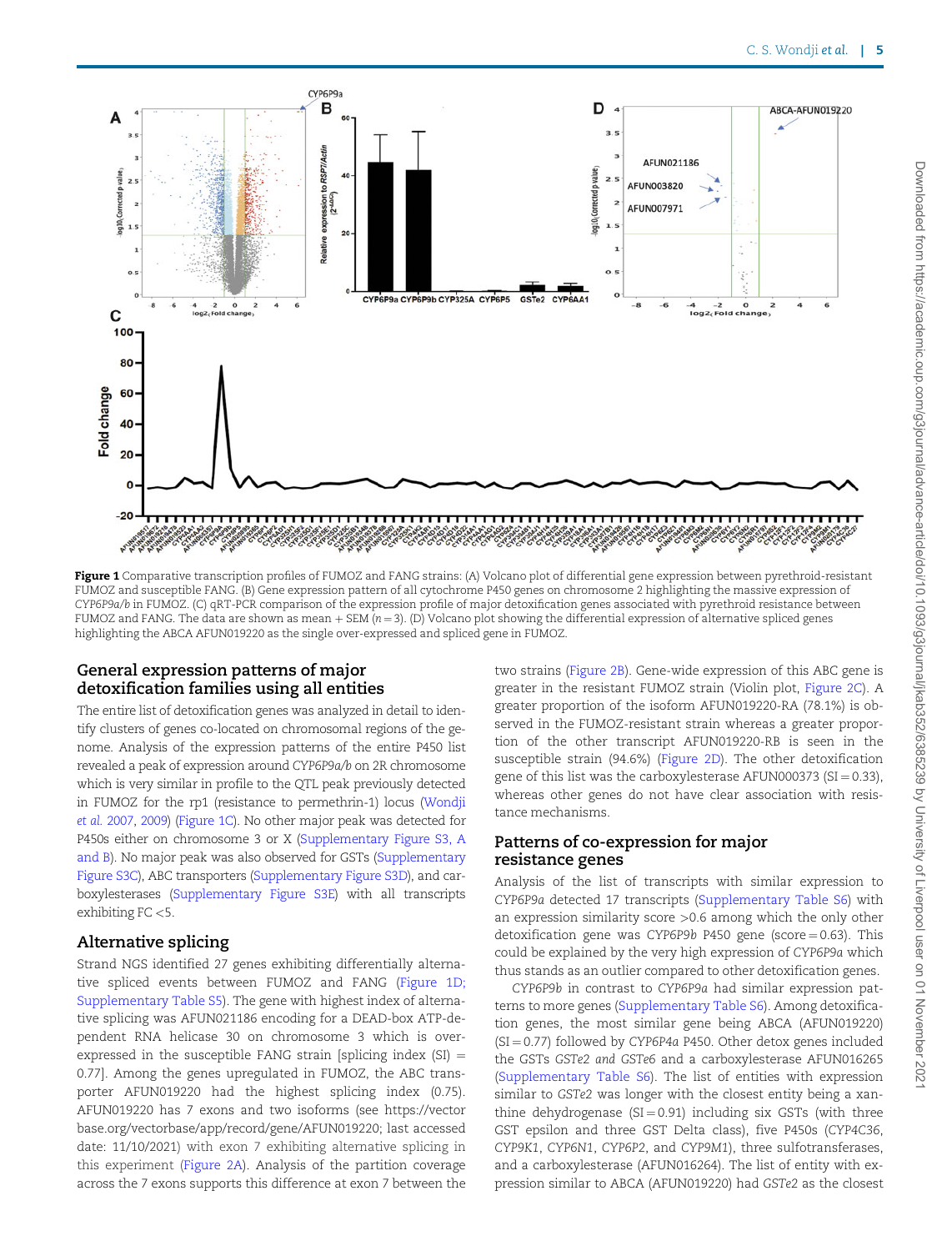<span id="page-5-0"></span>

| Gene ID                           | P      | FC   | Log FC | Gene symbol | <b>FUMOZ</b> reads | <b>FANG</b> reads | Description                                   |
|-----------------------------------|--------|------|--------|-------------|--------------------|-------------------|-----------------------------------------------|
| Cytochrome P450                   |        |      |        |             |                    |                   |                                               |
| AFUN015792                        | 0.0005 | 78.0 | 6.3    | CYP6P9a     | 84,176.5           | 822.6             | Cytochrome P450                               |
| AFUN015889                        | 0.0015 | 11.1 | 3.5    | CYP6P9b     | 11,906.6           | 744.2             | Cytochrome P450                               |
| AFUN020895                        | 0.0065 | 5.9  | 2.6    | CYP6P4a     | 1,895.4            | 255.5             | Cytochrome P450                               |
|                                   |        | 4.9  | 2.3    |             | 19.6               | 3.4               | Cytochrome P450                               |
| AFUN019523                        | 0.0466 |      |        | CYP325J1    |                    |                   |                                               |
| AFUN006135                        | 0.0049 | 3.0  | 1.6    | CYP4C36     | 987.1              | 261.9             | Cytochrome P450                               |
| AFUN019401                        | 0.0407 | 2.9  | 1.5    | CYP6M4      | 2,115.5            | 731.1             | Cytochrome P450                               |
| AFUN021097                        | 0.0491 | 2.5  | 1.3    | CYP4H24     | 2,613.8            | 1,057.2           | Cytochrome P450                               |
| AFUN015938                        | 0.0042 | 2.5  | 1.3    | CYP9M1      | 1,962.9            | 585.2             | Cytochrome P450                               |
| AFUN007549                        | 0.0018 | 2.4  | 1.3    | CYP9K1      | 3,991.8            | 1,049.2           | Cytochrome P450                               |
| AFUN015785                        | 0.0076 | 2.1  | 1.1    | CYP6AA2     | 776.2              | 254.4             | Cytochrome P450                               |
| AFUN015801                        | 0.0015 | 2.1  | 1.1    | CYP6P2      | 2,106.3            | 718.8             | Cytochrome P450                               |
| AFUN002978                        | 0.0073 | 2.1  | 1.0    | CYP314A1    | 642.4              | 219.3             | Cytochrome P450                               |
| Glutathione S-transferases (GSTs) |        |      |        |             |                    |                   |                                               |
| AFUN022201                        | 0.0081 | 11.8 | 3.6    | AFUN022201  | 54.3               | 5.0               | Glutathione peroxidase                        |
| AFUN016008                        | 0.0072 | 4.0  | 2.0    | GSTE6       | 605.7              | 125.5             | Glutathione S-transferase                     |
| AFUN015808                        | 0.0038 | 3.6  | 1.8    | GSTE3       | 3,351.1            | 772.5             | Glutathione S-transferase                     |
| AFUN015809                        | 0.0013 | 3.3  | 1.7    | GSTE2       | 2,415.9            | 491.8             | Glutathione S-transferase                     |
| AFUN015839                        | 0.0034 | 3.1  | 1.6    | GSTD3       | 1,298.3            | 332.6             | Glutathione S-transferase                     |
| AFUN015811                        | 0.0032 | 2.5  | 1.3    | GSTE5       | 1,185.9            | 332.4             | Glutathione S-transferase                     |
| AFUN016010                        | 0.0031 | 2.4  | 1.3    | GSTD1       | 13,199.4           | 4,246.1           | Glutathione S-transferase                     |
| AFUN007291                        | 0.0217 | 2.4  | 1.2    | GSTT2       | 660.4              | 238.0             | Glutathione S-transferase                     |
| Carboxylesterases                 |        |      |        |             |                    |                   |                                               |
|                                   |        |      |        |             |                    |                   |                                               |
| AFUN016265                        | 0.0177 | 7.2  | 2.9    | AFUN016265  | 387.8              | 51.8              | Carboxylesterase                              |
| AFUN016264                        | 0.0119 | 2.4  | 1.3    | AFUN016264  | 240.6              | 73.6              | Carboxylesterase                              |
| AFUN000374                        | 0.0037 | 2.2  | 1.2    | AFUN000374  | 2,557.4            | 846.9             | Carboxylesterase                              |
| Other detox genes                 |        |      |        |             |                    |                   |                                               |
| AFUN004354                        | 0.0103 | 2.1  | 1.1    | AFUN004354  | 1,005.3            | 317.5             | UDP-glucuronosyltransferase                   |
| AFUN020670                        | 0.0041 | 2.4  | 1.3    | AFUN020670  | 995.7              | 247.5             | Xanthine dehydrogenase                        |
| AFUN008239                        | 0.0149 | 2.7  | 1.5    | AFUN008239  | 830.9              | 225.8             | Sulfotransferase                              |
| AFUN016207                        | 0.0047 | 4.6  | 2.2    | AFUN016207  | 699.0              | 162.8             | Sulfotransferase                              |
| AFUN016205                        | 0.0246 | 2.8  | 1.5    | AFUN016205  | 1,290.1            | 398.8             | Sulfotransferase                              |
| AFUN016210                        | 0.0054 | 2.4  | 1.3    | AFUN016210  | 297.2              | 91.2              | Sulfotransferase                              |
| Transporters                      |        |      |        |             |                    |                   |                                               |
| AFUN019220                        | 0.0020 | 4.7  | 2.2    | AFUN019220  | 4,442.5            | 676.7             | ATP-binding cassette transporter              |
| AFUN016412                        | 0.0105 | 2.5  | 1.3    | AFUN016412  | 5,425.0            | 1,795.5           | Solute carrier family 15 member               |
| AFUN000622                        | 0.0099 | 3.8  | 1.9    | AFUN000622  | 1,350.9            | 235.3             | Solute carrier family 23 (                    |
| AFUN015826                        | 0.0013 | 2.1  | 1.0    | AFUN015826  | 1,479.5            | 496.5             | Solute carrier family 7                       |
| AFUN021547                        | 0.0087 | 2.8  | 1.5    | AFUN021547  | 513.9              | 144.3             | Sugar transporter SWEET                       |
| AFUN021546                        | 0.0200 | 3.1  | 1.6    | AFUN021546  | 1,490.9            | 362.5             | Sugar transporter SWEET1                      |
| Mitochondrial/redox               |        |      |        |             |                    |                   |                                               |
| AFUN010502                        | 0.0007 | 8.2  | 3.0    | AFUN010502  | 4,959.9            | 534.9             | ATP synthase subunit d, mitochondria.         |
| AFUN011500                        | 0.0013 | 2.7  |        | AFUN011500  | 2,297.9            | 686.9             | Sulfite oxidase                               |
|                                   |        |      | 1.4    |             |                    |                   |                                               |
| AFUN000619                        | 0.0025 | 2.4  | 1.3    | GRX2        | 768.9              | 303.6             | Glutaredoxin                                  |
| AFUN011515                        | 0.0063 | 2.0  | 1.0    | TPX4        | 3,567.4            | 1,179.5           | Thioredoxin peroxidase 4                      |
| AFUN019604                        | 0.0042 | 2.7  | 1.4    | AFUN019604  | 30.6               | 10.7              | Glutaredoxin-3                                |
| AFUN001952                        | 0.0049 | 4.0  | 2.0    | AFUN001952  | 1,159.8            | 267.4             | Uncoupling protein 2, mitochondrial           |
| Proteases and others              |        |      |        |             |                    |                   |                                               |
| AFUN016100                        | 0.0059 | 2.1  | 1.1    | AFUN016100  | 2,012.7            | 648.1             | Alpha-amylase                                 |
| AFUN019614                        | 0.0039 | 3.0  | 1.6    | AFUN019614  | 1,413.7            | 323.6             | Ankyrin repeat                                |
| AFUN004002                        | 0.0021 | 2.7  | 1.4    | AFUN004002  | 17,374.3           | 4,616.8           | Argininosuccinate lyase                       |
| AFUN019821                        | 0.0126 | 2.0  | 1.0    | AFUN019821  | 905.3              | 334.1             | Carboxypeptidase A                            |
| AFUN021240                        | 0.0013 | 17.8 | 4.2    | AFUN021240  | 1,050.2            | 46.2              | Carboxypeptidase Q                            |
| AFUN021239                        | 0.0079 | 11.5 | 3.5    | AFUN021239  | 807.5              | 75.4              | Carboxypeptidase Q                            |
| AFUN022011                        | 0.0200 | 3.2  | 1.7    | AFUN022011  | 50,117.5           | 15,637.6          | Chymotrypsin                                  |
| AFUN007012                        | 0.0442 | 5.0  | 2.3    | AFUN007012  | 12.3               | 4.8               | Chymotrypsin-like protease                    |
| AFUN016591                        | 0.0043 | 7.1  | 2.8    | AFUN016591  | 24,258.5           | 2,746.8           | Trypsin                                       |
| AFUN016449                        | 0.0222 | 2.3  | 1.2    | AFUN016449  | 3,458.1            | 1,127.3           | Trypsin                                       |
| AFUN020614                        | 0.0052 | 3.7  | 1.9    | AFUN020614  | 3,655.9            | 848.5             | Trypsin-6                                     |
| AFUN022010                        | 0.0131 | 4.3  | 2.1    | AFUN022010  | 101,129.8          | 20,343.8          | Serine protease; Trypsin-1                    |
|                                   |        |      |        |             |                    |                   |                                               |
| AFUN020946                        | 0.0192 | 23.3 | 4.5    | AFUN020946  | 153.9              | 10.8              | Serine-type endopeptidase -<br>Chymotrypsin-2 |
| Cuticular proteins                |        |      |        |             |                    |                   |                                               |
| AFUN011620                        | 0.0154 | 7.8  | 3.0    | AFUN011620  | 92.4               | 11.7              | Cuticle protein                               |
| AFUN009937                        | 0.0101 | 3.9  | 2.0    | AFUN009937  | 5.0                | 1.4               | Cuticular protein RR-1 family                 |
| AFUN006418                        | 0.0235 | 2.8  | 1.5    | AFUN006418  | 282.1              | 72.0              | Cuticular protein RR-2 family                 |
| AFUN020923                        | 0.0259 | 15.7 | 4.0    | AFUN020923  | 57.6               | 3.1               | Cuticular protein RR-2 family                 |
| AFUN021592                        | 0.0155 | 2.4  | 1.3    | AFUN021592  | 194.0              | 54.1              | Larval cuticle protein LCP-30                 |
| Gustatory/odorant receptors       |        |      |        |             |                    |                   |                                               |
| AFUN015936                        | 0.0107 | 5.5  | 2.5    | Gr20        | 731.4              | 124.2             | Gustatory receptor                            |
| AFUN015933                        | 0.0092 | 2.7  | 1.4    | Gr45        | 24.4               | 7.7               | Gustatory receptor                            |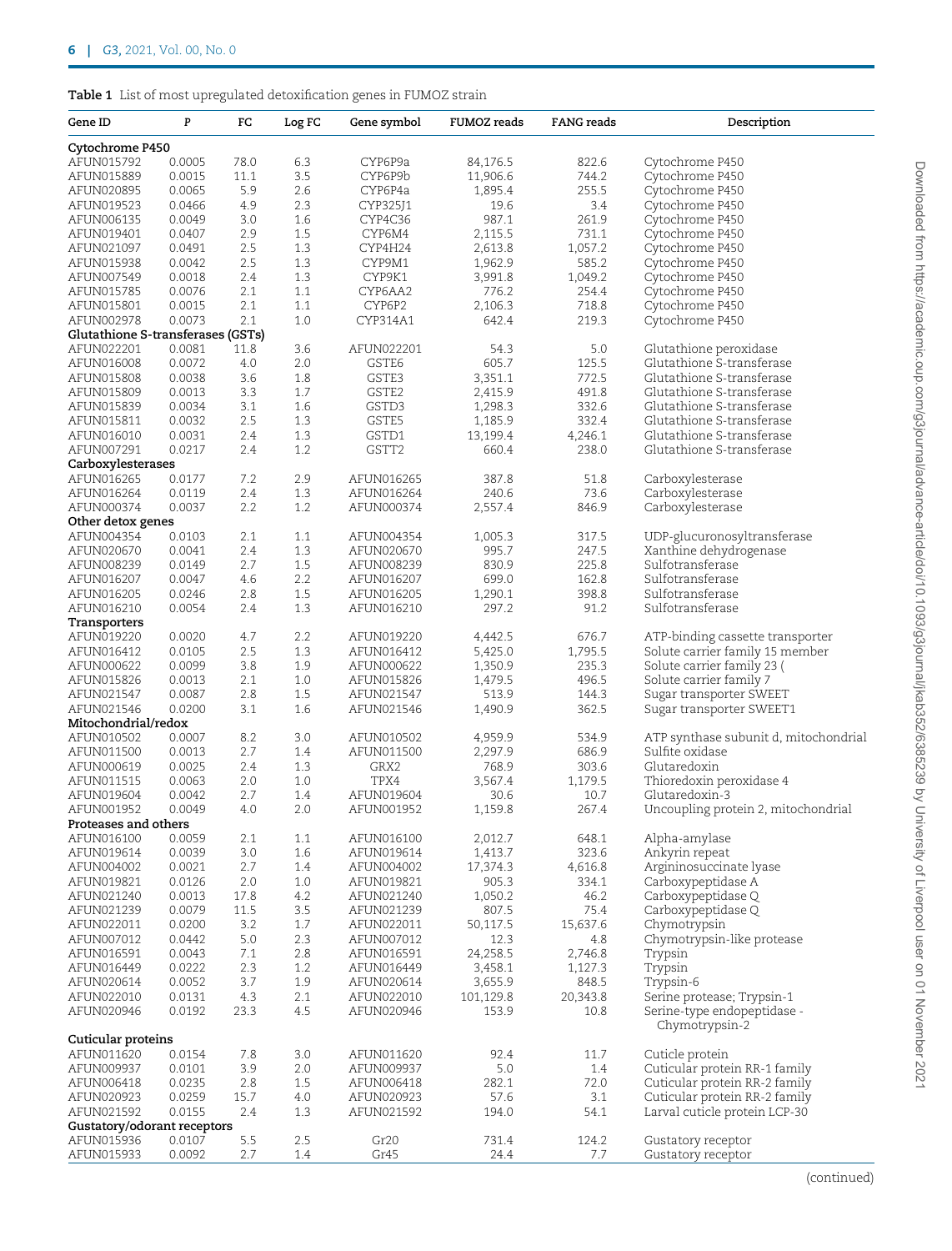| Table 1. (continued)         |        |             |        |                  |                    |                   |                                                                |  |  |
|------------------------------|--------|-------------|--------|------------------|--------------------|-------------------|----------------------------------------------------------------|--|--|
| Gene ID                      | P      | $_{\rm FC}$ | Log FC | Gene symbol      | <b>FUMOZ</b> reads | <b>FANG</b> reads | Description                                                    |  |  |
| AFUN008090                   | 0.0089 | 2.7         | 1.4    | Or <sub>36</sub> | 19.9               | 8.1               | Odorant receptor                                               |  |  |
| AFUN008522                   | 0.0276 | 2.2         | 1.2    | Or <sub>39</sub> | 63.3               | 22.0              | Odorant receptor                                               |  |  |
| AFUN018655                   | 0.0028 | 8.2         | 3.0    | AFUN018655       | 13.0               | 0.4               | Odorant receptor                                               |  |  |
| MicroRNA                     |        |             |        |                  |                    |                   |                                                                |  |  |
| AFUN017296                   | 0.0002 | 4.3         | 2.1    | mir-279          | 4.9                | 0.8               | MicroRNA mir-279                                               |  |  |
| AFUN017073                   | 0.0403 | 2.9         | 1.5    | $mir-33$         | 4.5                | 1.1               | MicroRNA mir-33                                                |  |  |
| Transposon                   |        |             |        |                  |                    |                   |                                                                |  |  |
| AFUN019794                   | 0.0003 | 83.2        | 6.4    | AFUN019794       | 67,882.0           | 520.4             | BEL12_AG transposon polyprotein                                |  |  |
| AFUN019813                   | 0.0053 | 22.9        | 4.5    | AFUN019813       | 4,612.4            | 121.4             | Retrovirus-related Pol polyprotein from<br>transposon TNT 1-94 |  |  |
| <b>Transcription factors</b> |        |             |        |                  |                    |                   |                                                                |  |  |
| AFUN002438                   | 0.0039 | 4.2         | 2.1    | AFUN002438       | 446.7              | 102.3             | Transcription elongation factor 1<br>homolog                   |  |  |
| AFUN019110                   | 0.0018 | 2.9         | 1.5    | AFUN019110       | 631.4              | 183.8             | Transcription factor Adf-1                                     |  |  |
| AFUN021815                   | 0.0042 | 2.2         | 1.1    | AFUN021815       | 422.6              | 152.5             | Transcription factor grauzone                                  |  |  |
| AFUN021263                   | 0.0038 | 3.6         | 1.9    | AFUN021263       | 425.8              | 93.9              | Transcription initiation factor TFIID<br>subunit               |  |  |
| AFUN011301                   | 0.0040 | 2.6         | 1.4    | AFUN011301       | 1,434.7            | 388.1             | Transcription initiation factor TFIID<br>subunit 12            |  |  |
| AFUN011301                   | 0.0040 | 2.6         | 1.4    | AFUN011301       | 1,434.7            | 388.1             | Transcription initiation factor TFIID<br>subunit 12            |  |  |
| AFUN021364                   | 0.0370 | 2.1         | 1.1    | AFUN021364       | 408.3              | 155.2             | Transcription initiation factor TFIIH<br>subunit               |  |  |

Description, gene annotation; FC, fold-change; FUMOZ/FANG reads, total read pairs across replicates; Log FC, log<sub>2</sub> fold-change; P, FDR-adjusted P-value.

 $(SI = 0.89)$  with six other GSTs found. It also has five P450 with CYP4C36 been the closest [\(Supplementary Table S6](academic.oup.com/g3journal/article-lookup/doi/10.1093/g3journal/jkab352#supplementary-data)).

# SNPs detection: differential significant SNPs in general and for key detoxification gene families

A total of 2,793,727 SNPs were detected between FUMOZ and FANG after comparison to the reference AFUN3.1 genome (from FUMOZ strain) and distributed across the three chromosomes from various variant types [\(Figure 3, A and B](#page-8-0)). The frequencybased filtering approach, considering only variant with supporting reads percentage between 0–10% for FUMOZ (close to reference genome) and 90–100% for FANG, detected 17,976 variants significantly different between the two strains across 3,599 genes. Of these, 1,596 were nonsynonymous variants and 6,354 synonymous and the remainder occur in 5' UTR, 3' UTR, and intron and intergenic regions. When a more stringent selection criteria of consistency in all four samples of each strain was applied, only 2,217 variants were detected including 254 nonsynonymous and 821 synonymous substitutions. A summary of differential SNPs predicted in detoxification genes is presented in [Supplementary](academic.oup.com/g3journal/article-lookup/doi/10.1093/g3journal/jkab352#supplementary-data) [Table S7.](academic.oup.com/g3journal/article-lookup/doi/10.1093/g3journal/jkab352#supplementary-data) Overall, analysis of SNPs located in detoxification genes highlighted a cluster of SNPs around the genomic region spanning the rp1 QTL on 2R chromosome belonging to highly overexpressed CYP450s, notably CYP6P9a and CYP6P9b ([Supplementary Table S7\)](academic.oup.com/g3journal/article-lookup/doi/10.1093/g3journal/jkab352#supplementary-data). Other detoxification genes with significant SNPs belonging to cytochrome P450s located in rp1 included CYP6AA1, CYP6AA2, CYP6P4a, CYP6P1, and CYP6P2 ([Supplementary Table S8](academic.oup.com/g3journal/article-lookup/doi/10.1093/g3journal/jkab352#supplementary-data)). A second cluster of SNPs is associated with rp2 QTL on chromosome 2L including CYP6Z1, CYP6M7, CYP6Z3 all previously shown to be conferring pyrethroid resistance [\(Irving](#page-11-0) et al. 2012; [Ibrahim](#page-11-0) et al. 2016). Another cluster of SNPs belong to P450s located on 3R chromosome spanning the previously described rp3 QTL including CYP9J5 (previously CYP9J11) shown to metabolize pyrethroids ([Riveron](#page-11-0) et al. 2017) and CYP9J4 and CYP9J3. Notably, significant SNPs were also detected on chromosome X in CYP4G17 and CYP4G16. Interestingly, significant SNPs also belong to several ABC transporters including the alternatively spliced ABCA (AFUN019220).

When looking more specifically at those significant nonsynonymous SNPs in the P450 genes, it was observed that they include a known asparagine to serine change at amino acid 384 (N384S) from CYP6P9b [\(Supplementary Table S8](academic.oup.com/g3journal/article-lookup/doi/10.1093/g3journal/jkab352#supplementary-data)).

The second approach used to detect significant variants using an unpaired t-test using percentage of supporting reads, identified sets of SNPs statistically with contrasted between both strains. Several hits were detected spanning the three chromosomes ([Figure 3C](#page-8-0)). The genomic region with the highest P-value was in rp1 region on 2R chromosome. A detailed analysis showed that within this region the most significant SNPs corresponded to CYP6P9a gene ( $P = 4.53 \times 10^{-22}$ ) with two other significant SNPs located in the same gene ([Supplementary Table S9;](academic.oup.com/g3journal/article-lookup/doi/10.1093/g3journal/jkab352#supplementary-data) [Figure 3\)](#page-8-0). Other highly significant variants were detected on chromosome 3 all in 3' UTR regions of genes such as cytochrome b5 reductase (AFUN007146), CLIP-domain serine protease (AFUN022249), and an Ecdysone-induced protein 75B (AFUN020438) ([Figure 3C](#page-8-0)). However, none of these genes were differentially expressed between the two strains. Two other SNPs were detected in chromosome X located in 5' UTR of a cytochrome c oxidase (AFUN019973) and the other with no annotation [\(Supplementary](academic.oup.com/g3journal/article-lookup/doi/10.1093/g3journal/jkab352#supplementary-data) [Table S9](academic.oup.com/g3journal/article-lookup/doi/10.1093/g3journal/jkab352#supplementary-data); [Figure 3C\)](#page-8-0).

The reduced diversity observed around rp1 and the consistency of significant SNPs detected in CYP6P9a and CYP6P9b led us to further analyze the diversity of both genes ([Figure 4A\)](#page-8-0). Another P450 gene CYP4C36, upregulated in FUMOZ but at lower FC (3.0), was also analyzed in comparison to the CYP6P9a/b. Analysis of nonsynonymous substitutions of CYP6P9a revealed a drastic loss of diversity in FUMOZ with only a single polymorphism and two haplotypes vs 18 substitutions and eight haplotypes in FANG which was also reflected with lower genetic diversity  $\pi$  in FUMOZ (0.53) than in FANG (7) [\(Figure 4B](#page-8-0); [Supplementary Table S10\)](academic.oup.com/g3journal/article-lookup/doi/10.1093/g3journal/jkab352#supplementary-data). A similar pattern was also observed for CYP6P9b ([Figure 4C;](#page-8-0) [Supplementary Table S10](academic.oup.com/g3journal/article-lookup/doi/10.1093/g3journal/jkab352#supplementary-data)). By contrast, CYP4C36 did not show any difference between strains with similar estimates of genetic diversity for both and we therefore inferred that no selection at this locus ([Figure 4D](#page-8-0); [Supplementary Table S10\)](academic.oup.com/g3journal/article-lookup/doi/10.1093/g3journal/jkab352#supplementary-data). Phylogenetic analysis of the three genes further supported this observation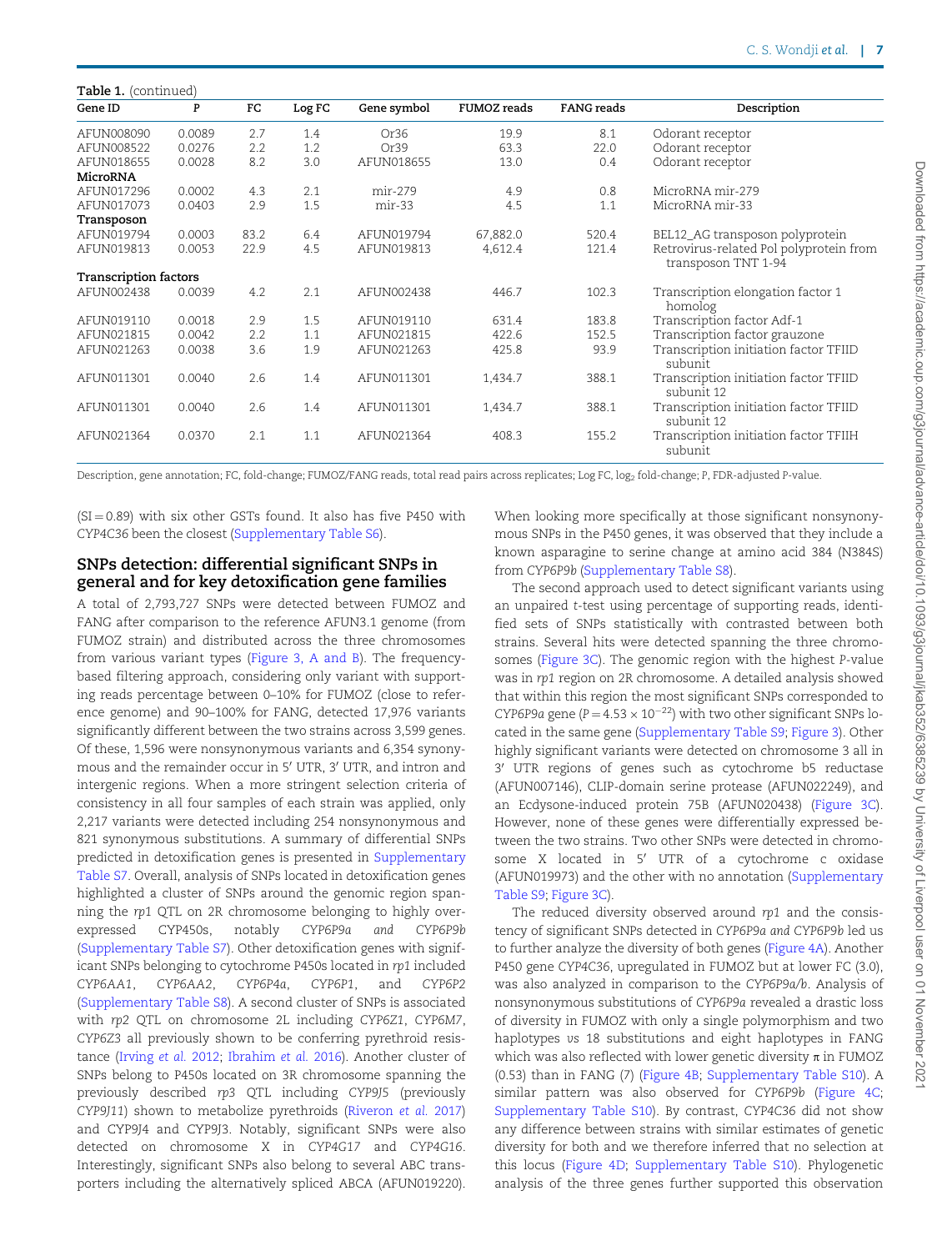<span id="page-7-0"></span>

Figure 2 Alternative splicing event at the over-expressed ABC transporter ABCA (AFUN019220). (A) Schematic representation of the transcript organization of this gene with 7 exons for each transcript with last exon 7 having an alternative splice version in AFUN019220-RA and AFUN019220-RB. (B) Comparative read coverage for each exon in each strain. (C) Violin plot showing the greater expression of AFUN019220 in FUMOZ (R) than FANG (Normal). (D) Differential expression of spliced transcripts AFUN019220-RA and -RB in FUMOZ and FANG.

with FUMOZ samples clustering together alone for both CYP6P9a/ b on just two haplotypes, whereas FANG is more diverse ([Figure 4](#page-8-0)). Whereas for CYP4C36, samples from both strains are intermingled.

# **Discussion**

Elucidating mechanisms of resistance to insecticides in malaria vectors is a prerequisite for a successful implementation of resistance management strategies. Here, we took advantage of two phenotypically contrasted laboratory colonies of the major malaria vector An. funestus to further decipher the underlying molecular basis of resistance to pyrethroids using RNAseq-based transcription analysis.

## Transcription pattern matches QTL mapping

The transcription profile of both lab strains correlates strongly to previous results obtained through QTL mapping using advanced inter-crossed lines from reciprocal crosses between FUMOZ and FANG [\(Wondji](#page-12-0) et al. 2007, [2009;](#page-12-0) [Irving](#page-11-0) et al. 2012). Indeed, the most highly overexpressed detoxification gene from this analysis are the duplicated CYP6P9a and CYP6P9b cytochrome P450s with FCs far greater than other overexpressed genes, previously shown to drive resistance in this strain ([Amenya](#page-10-0) et al. 2008; [Wondji](#page-12-0) et al. [2009\)](#page-12-0). This is in line with QTL mapping which detected three QTLs associated with pyrethroid resistance with the major one rp1, harboring CYP6P9a and b, explaining 86% of genetic variance of pyrethroid resistance ([Wondji](#page-12-0) et al. 2009). This observation suggests that in a species such as An. funestus in which resistance to insecticides is mainly driven by metabolic resistance, combining RNAseq-based transcription analysis to QTL mapping provides a robust methodology for elucidating the molecular basis of resistance. Furthermore, the over-expression of other P450 genes on chromosome 2L and 3R correspond to two other QTL, rp2 and rp3 which were shown to be minor contributors well in line with the lower expression of these genes. The predominant role of CYP6P9a/b in FUMOZ also correlates with the high expression of these genes in wild populations across southern Africa ([Riveron](#page-11-0) et al. [2013;](#page-11-0) [Barnes](#page-10-0) et al. 2017a; [Weedall](#page-12-0) et al. 2019). This suggests that the colonization of this strain in the laboratory has not significantly altered its genetic background in relation to resistance.

Interestingly, in all three QTL regions, over-expression extends to multiple genes in the gene cluster including in rp1 where CYP6P4a, CYP6AA2, and CYP6P2 were also overexpressed. Such a pattern suggests a similar mechanism of transcriptional regulation applies to the cluster, rather than to an individual gene. While cis-regulation of transcription of individual genes likely plays a role (e.g., CYP6P9a and b in FUMOZ are much more overexpressed than are other genes in the cluster), other mechanisms such as chromatin remodeling ([Clapier](#page-10-0) et al. 2017) around the gene cluster could allow transcriptional co-regulation of all of the genes. As could differential micro-RNA control of gene expression (Feng [et al.](#page-10-0) 2018), which we observed for mir-33 and mir-279. Among upregulated P450s, those belonging to the CYP6 family were predominant as reported previously for insecticide-resistant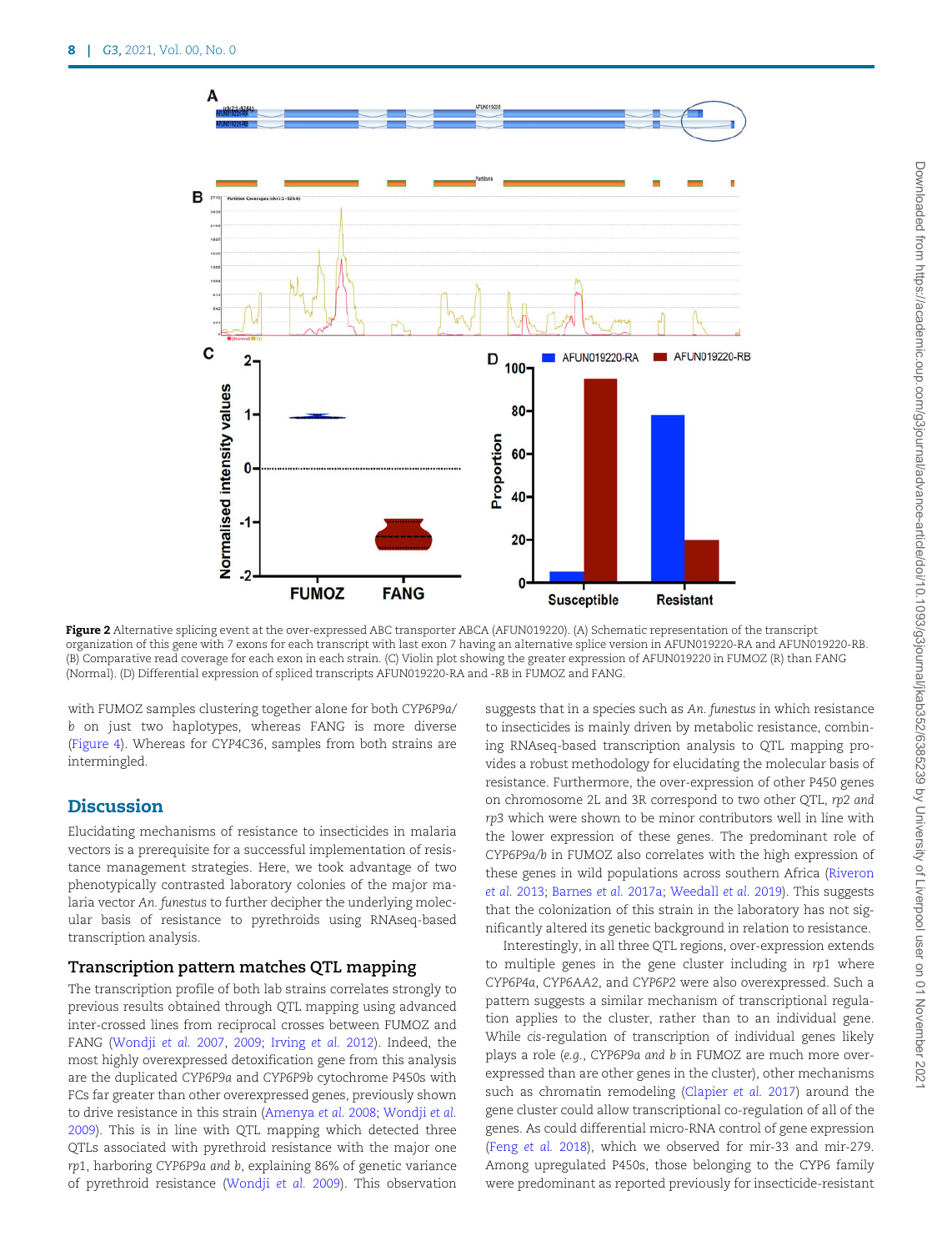<span id="page-8-0"></span>

Figure 3 Detection of pyrethroid associated SNPs. (A) Distribution of all detected variants across the 3 chromosomes. (B) Distribution of the variant types detected between strains. (C) Manhattan plot of significant variants associated between FUMOZ and FANG and possibly associated with pyrethroid resistance using an unpaired t-test between RNAseq samples of both strains. Large orange circles represent SNPs of interest as discussed in the text and listed in [Supplementary Table S9.](academic.oup.com/g3journal/article-lookup/doi/10.1093/g3journal/jkab352#supplementary-data) Figure was created in qqman R package using T-test P-values as input. Chr 2 = Chromsome 2 (blue), Chr  $3 =$ Chromsome 3 (grey), Chr X = Chromosome X (blue).



Figure 4 Polymorphism patterns on the genomic regions spanning the rp1 QTL regions including CYP6P9a and b. (A) Comparative SNP frequency along the 2R chromosome region spanning rp1 showing a marked reduced diversity in FUMOZ notably at the vicinity of the highly over-expressed CYP6P9a and CYP6P9b genes. (B) Maximum likelihood phylogenetic tree of CYP6P9a sequences generated from RNAseq data between FUMOZ and FANG. (C) Is for CYP6P9b and (D) is for CYP4C36.

mosquitoes [\(Djouaka](#page-10-0) et al. 2008; [Riveron](#page-11-0) et al. 2018a), although not for Aedes aegypti where CYP9 genes are more abundantly over-expressed ([Bariami](#page-10-0) et al. 2012; [Ishak](#page-11-0) et al. 2017).

GST genes were also over-expressed, including GSTe2 and other epsilon class GSTs previously shown to metabolize permethrin, although the 119F resistant allele detected in West/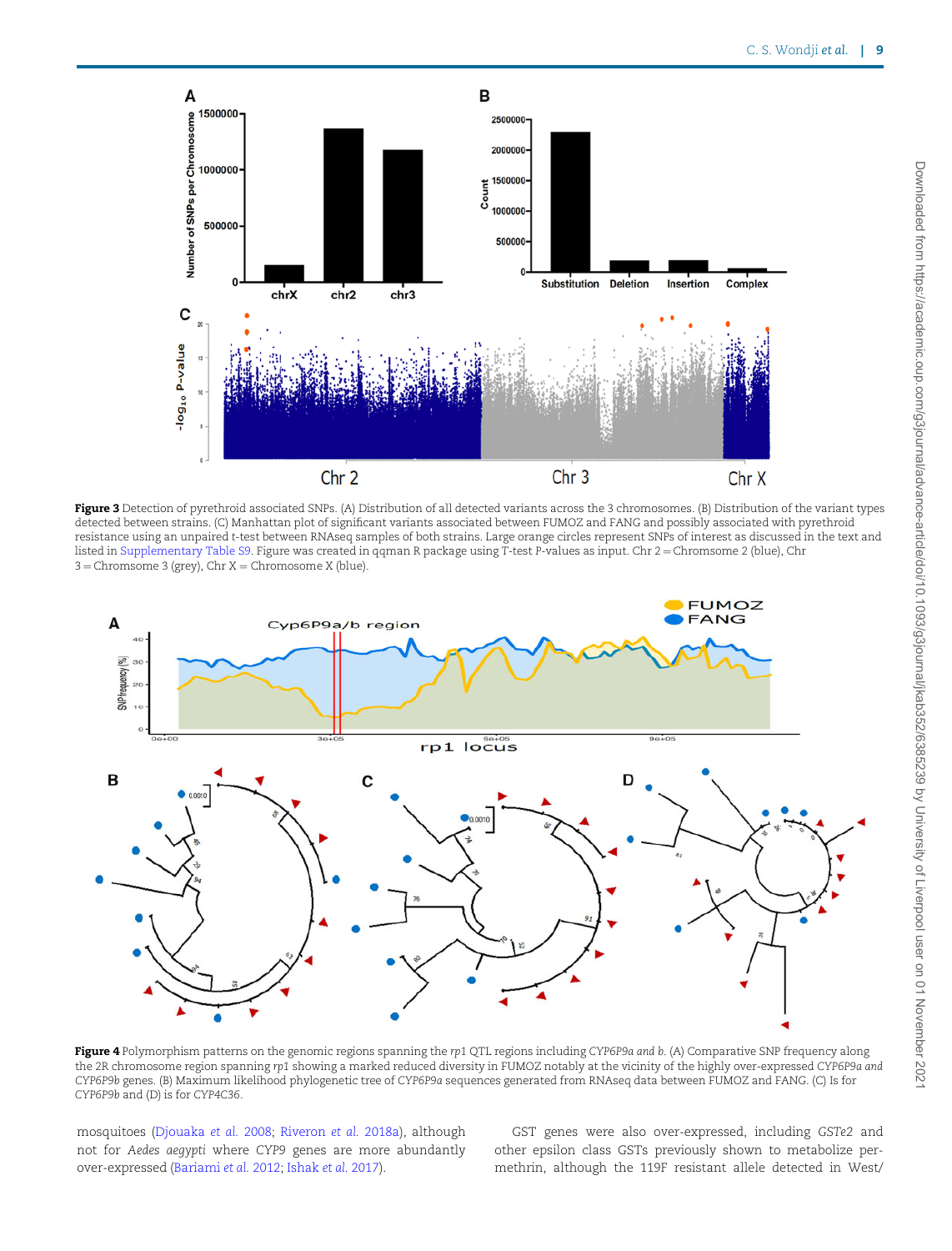central African populations is absent in FUMOZ ([Riveron](#page-11-0) et al. [2013;](#page-11-0) [2017](#page-11-0)). Other members of this epsilon class such as GSTe4 and GSTe5 have been shown to confer pyrethroid resistance either in An. funestus ([Kouamo](#page-11-0) et al. 2021) and An. gambiae [\(Wilding](#page-12-0) et al. [2015\)](#page-12-0). Altogether, this evidence provides further support a key role for GST enzyme family in pyrethroid resistance.

Besides cytochrome P450 monooxygenases and glutathione S-transferases, a number of genes from other detoxificationassociated gene families were also overexpressed in FUMOZ as is often the cases for metabolic resistance ([Puinean](#page-11-0) et al. 2010; [Bariami](#page-10-0) et al. 2012; [Riveron](#page-11-0) et al. 2013). These genes belonging to carboxylestases, sulfotransferases, UDP-glycosyltransferases, and ATP-binding cassette transporter warrant further study to assess their roles in metabolic insecticide resistance which has lagged behind cytochrome P450s. Both GO enrichment and detection of genes showing similar expression patterns indicate that these other genes probably act together with the primary genes as part of the same metabolic detoxification pathway.

The upregulation of transposon-related genes in FUMOZ including the AFUN019794, (BEL12\_AG transposon polyprotein; FC 83.2), is another feature of the differential expression between the two strains. We have previously reported that insertion of transposable elements is associated with the upregulation of detoxification genes in An. funestus ([Weedall](#page-12-0) et al. 2020). Similar observations have been made in Drosophila melanogaster with the insertion the Accord transposable element into the 5' end of the CYP6G1 gene which drives its over-expression [\(Daborn](#page-10-0) et al. 2002). Transposable element insertions are commonly associated with disruption of gene function ([Bourque](#page-10-0) et al. 2018), but in the case of An. funestus, they probably facilitate resistance by introducing additional cis-regulatory elements. Differential suppression of transposable elements could control the frequency at which insertions occur ([Bourque](#page-10-0) et al. 2018). In most contexts, weaker suppression would be deleterious, and we speculate here for future exploration, that such an extreme strategy could reflect the strength of selection imposed by insecticides on mosquitoes.

Interestingly, a case of alternative splicing in the ABCA gene (AFUN019220) was strongly contrasted between strains suggesting a possible association with resistance as this gene has been shown to be over-expressed in pyrethroid-resistant populations Africa-wide ([Weedall](#page-12-0) et al. 2019). Although this difference in isoform preference may also reflect the different geographic origins of the two strains, hence, further evidence is required to link this observation to insecticide resistance. A similar case of alternative splicing driving resistance to insecticide was reported in the tomato leaf miner, Tuta absoluta and shown to confer resistance to Spinosad insecticide through an exon skipping mechanism in the nicotinic acetylcholine receptor (nAChR) a6 subunit [\(Berger](#page-10-0) et al. [2016\)](#page-10-0). The effect of differing alternative last exons (ALEs) in insects is poorly understood (Lee [et al.](#page-11-0) 2021), however, in mice ALE choice directs subcellular localization of mRNAs ([Taliaferro](#page-12-0) [et al.](#page-12-0) 2016). Further work is needed to assess the association of the alternative splicing event at ABCA (AFUN019220) and pyrethroid resistance.

#### Patterns of SNP polymorphism correlate with transcription profiles with reduced diversity in rp1

Analysis of the genetic diversity patterns between both strains revealed striking differences with marked reduced diversity in FUMOZ in genomic regions spanning major resistance loci notably rp1 in the 2R chromosome. This result further supports the usefulness of RNAseq data to detect phenotypic signatures of selective sweep as the reduced diversity in FUMOZ using RNAseq correlates well with signatures previously detected with wholegenome sequencing in An. funestus [\(Barnes](#page-10-0) et al. 2017b; [Weedall](#page-12-0) [et al.](#page-12-0) 2020). The detection of the N384S mutation from CYP6P9b previously reported to drive an allelic variation conferring pyrethroid resistance to this species [\(Ibrahim](#page-11-0) et al. 2015) further shows the robustness of the frequency filtering approach used here in detecting phenotypically meaningful variants from RNAseq data. Analysis of the polymorphism patterns of major resistance genes CYP6P9a and CYP6P9b confirms that the reduced diversity in FUMOZ is likely associated with pyrethroid resistance since other genes such as CYP4C36 did not show the same difference in polymorphisms. Similar correlation between patterns of genetic diversity from RNAseq and genome sequencing has been reported recently in the almond agroecosystem ([Calla](#page-10-0) et al. 2021).

One of the significant observations was the correlation between the reduced diversity around rp1 and the high overexpression of CYP6P9a and CYP6P9b supporting that metabolic resistance in An. funestus operates through both over-expression of detoxification genes but also through the selection of a highly metabolically active allele in line with the role of allelic variation shown previously for the duplicated CYP6P9a/b genes [\(Ibrahim](#page-11-0) [et al.](#page-11-0) 2015). Similar correlation between over-expression and strong signatures of selective sweep have been reported before in An. funestus for other detoxification genes including GSTe2 [\(Riveron](#page-11-0) et al. 2014; [Weedall](#page-12-0) et al. 2020), for CYP9K1 ([Weedall](#page-12-0) et al. [2020](#page-12-0)), CYP6 cluster on 2R chromosome in An. gambiae as revealed by the 1000Ag genomes study [\(Anopheles gambiae 1000](#page-10-0) [Genomes Consortium 2017\)](#page-10-0), for the CYP6G1 in Drosophila [\(Schlenke and Begun 2004\)](#page-11-0) or in the almond agroecosystem [\(Calla](#page-10-0) et al. 2021).

Not all significant SNPs in detoxification genes correlate with differential expression. For example, the CYP6Z1, CYP6M7, CYP6Z3 genes of the resistance to pyrethroid 2 (rp2) locus all previously shown to confer pyrethroid resistance [\(Irving](#page-11-0) et al. 2012; [Ibrahim](#page-11-0) et al. 2016). These genes are particularly intriguing as the rp2 locus has not been predominant in resistant in natural populations across Africa, including samples from southern Africa sampled more recently than the FUMOZ strain ([Weedall](#page-12-0) et al. [2019](#page-12-0)). Neither were the CYP4G17 and CYP4G16 P450 genes shown to be associated with cuticular resistance in An. gambiae [\(Balabanidou](#page-10-0) et al. 2016). Perhaps the most important role for these P450s is in the larval and pupal stage and we may have missed the peak of expression for these genes in our adult samples. Alternatively, as their expression is restricted to cuticular hydrocarbon secreting oenocytes ([Balabanidou](#page-10-0) et al. 2016) any resistance-associated signal was swamped by our whole organism approach. As cuticular resistance is thought likely to confer cross-resistance by creating a barrier to insecticide permeability [\(Balabanidou](#page-10-0) et al. 2018), the variants identified here warrant further investigation.

# Conclusion

The comparative analysis of the transcription profiles of two phenotypically contrasted laboratory strains of the malaria vectors An. funestus has highlighted specific features associated with pyrethroid resistance. These include the predominance of cytochrome P450 genes in association with previous QTL studies; the strong association between over-expression and reduced diversity of major resistance genes; a potential role of alternative splicing from ABC transporter and the co-expression of several genes belonging to different families to confer resistance to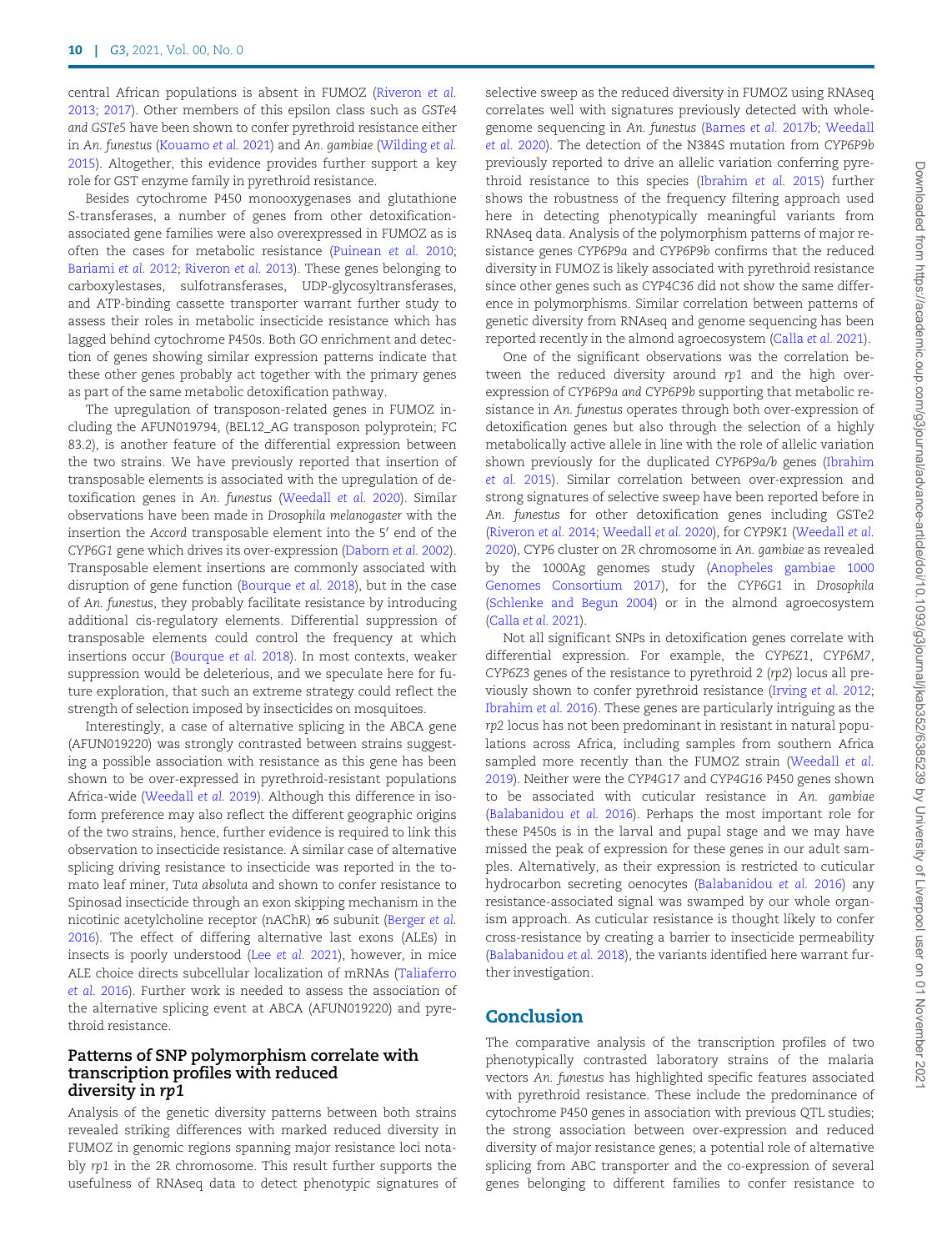<span id="page-10-0"></span>mosquitoes. The detection of SNPs of interest and signatures of selective sweep and using RNAseq have also been achieved supporting the usefulness of this method beyond transcription profiling. This study will further facilitate future studies on the molecular basis of resistance in field populations of mosquitoes.

# Data availability

RNAseq data submitted to the European Nucleotide Archive under PRJEB45224.

[Supplementary material](academic.oup.com/g3journal/article-lookup/doi/10.1093/g3journal/jkab352#supplementary-data) is available at G3 online.

# Acknowledgments

The authors would like to thank Drs Jacob Riveron and Sulaiman Ibrahim for their insight into this study.

# Funding

This work was supported by a Wellcome Trust Senior Research Fellowships in Biomedical Sciences (101893/Z/13/Z and 217188/Z/ 19/Z to C.S.W.) and Bill and Melinda Gates foundation Investment ID INV-006003 to C.S.W.

# Author contributions

C.S.W. conceived and designed the study. H.I., G.W., and C.S.W. performed sample preparation for all RNAseq sequencing. G.W. and C.S.W. analyzed next-generation sequencing data with assistance from J.H. M.J.W. performed qRT-PCR. C.S.W. wrote the paper with assistance from J.H. All authors read and approved the final draft of the manuscript.

# Conflicts of interest

The authors declare that there is no conflict of interest.

# Literature cited

- Amenya DA, Naguran R, Lo TC, Ranson H, Spillings BL, et al. 2008. Over expression of a cytochrome P450 (CYP6P9) in a major African malaria vector, Anopheles funestus, resistant to pyrethroids. Insect Mol Biol. 17:19–25.
- Anders S, Huber W. 2010. Differential expression analysis for sequence count data. Genome Biol. 11:R106.
- Anopheles gambiae 1000 Genomes Consortium. 2017. Genetic diversity of the African malaria vector Anopheles gambiae. Nature. 552: 96–100.
- Balabanidou V, Grigoraki L, Vontas J. 2018. Insect cuticle: a critical determinant of insecticide resistance. Curr Opin Insect Sci. 27: 68–74.
- Balabanidou V, Kampouraki A, MacLean M, Blomquist GJ, Tittiger C, et al. 2016. Cytochrome P450 associated with insecticide resistance catalyzes cuticular hydrocarbon production in Anopheles gambiae. Proc Natl Acad Sci USA. 113:9268–9273.
- Bariami V, Jones CM, Poupardin R, Vontas J, Ranson H. 2012. Gene amplification, ABC transporters and cytochrome P450s: unraveling the molecular basis of pyrethroid resistance in the dengue vector, Aedes aegypti. PLoS Negl Trop Dis. 6:e1692.
- Barnes KG, Irving H, Chiumia M, Mzilahowa T, Coleman M, et al. 2017a. Restriction to gene flow is associated with changes in the

molecular basis of pyrethroid resistance in the malaria vector Anopheles funestus. Proc Natl Acad Sci USA. 114:286–291.

- Barnes KG, Weedall GD, Ndula M, Irving H, Mzihalowa T, et al. 2017b. Genomic footprints of selective sweeps from metabolic resistance to pyrethroids in African malaria vectors are driven by scale up of insecticide-based vector control. PLoS Genet. 13: e1006539.
- Berger M, Puinean AM, Randall E, Zimmer CT, Silva WM, et al. 2016. Insecticide resistance mediated by an exon skipping event. Mol Ecol. 25:5692–5704.
- Bhatt S, Weiss DJ, Cameron E, Bisanzio D, Mappin B, et al. 2015. The effect of malaria control on Plasmodium falciparum in Africa between 2000 and 2015. Nature. 526:207–211.
- Bourque G, Burns KH, Gehring M, Gorbunova V, Seluanov A, et al. 2018. Ten things you should know about transposable elements. Genome Biol. 19:199.
- Calla B, Demkovich M, Siegel JP, Viana JPG, Walden KKO, et al. 2021. Selective sweeps in a nutshell: the genomic footprint of rapid insecticide resistance evolution in the almond agroecosystem. Genome Biol Evol. 13:evaa234.
- Casimiro S, Coleman M, Mohloai P, Hemingway J, Sharp B. 2006. Insecticide resistance in Anopheles funestus (Diptera: Culicidae) from Mozambique. J Med Entomol. 43:267–275.
- Clapier CR, Iwasa J, Cairns BR, Peterson CL. 2017. Mechanisms of action and regulation of ATP-dependent chromatin-remodelling complexes. Nat Rev Mol Cell Biol. 18:407–422.
- Conesa A, Gotz S, Garcia-Gomez JM, Terol J, Talon M, et al. 2005. Blast2GO: a universal tool for annotation, visualization and analysis in functional genomics research. Bioinformatics. 21: 3674–3676.
- Cuamba N, Morgan JC, Irving H, Steven A, Wondji CS. 2010. High level of pyrethroid resistance in an Anopheles funestus population of the Chokwe District in Mozambique. PLoS One. 5:e11010.
- Daborn PJ, Yen JL, Bogwitz MR, Le Goff G, Feil E, et al. 2002. A single p450 allele associated with insecticide resistance in Drosophila. Science. 297:2253–2256.
- Djouaka R, Irving H, Tukur Z, Wondji CS. 2011. Exploring mechanisms of multiple insecticide resistance in a population of the malaria vector Anopheles funestus in Benin. PLoS One. 6:e27760.
- Djouaka RF, Bakare AA, Coulibaly ON, Akogbeto MC, Ranson H, et al. 2008. Expression of the cytochrome P450s, CYP6P3 and CYP6M2 are significantly elevated in multiple pyrethroid resistant populations of Anopheles gambiae s.s. from Southern Benin and Nigeria. BMC Genomics. 9:538.
- Djouaka RJ, Atoyebi SM, Tchigossou GM, Riveron JM, Irving H, et al. 2016. Evidence of a multiple insecticide resistance in the malaria vector Anopheles funestus in South West Nigeria. Malar J. 15:565.
- Feng X, Zhou S, Wang J, Hu W. 2018. microRNA profiles and functions in mosquitoes. PLoS Negl Trop Dis. 12:e0006463.
- Ghurye J, Koren S, Small ST, Redmond S, Howell P, et al. 2019. A chromosome-scale assembly of the major African malaria vector Anopheles funestus. BioRxiv, preprint: not peer reviewed.
- Giraldo-Calderon GI, Emrich SJ, MacCallum RM, Maslen G, Dialynas E, et al.; VectorBase Consortium. 2015. VectorBase: an updated bioinformatics resource for invertebrate vectors and other organisms related with human diseases. Nucleic Acids Res. 43: D707–D713.
- Hargreaves K, Koekemoer LL, Brooke BD, Hunt RH, Mthembu J, et al. 2000. Anopheles funestus resistant to pyrethroid insecticides in South Africa. Med Vet Entomol. 14:181–189.
- Hemingway J, Hawkes NJ, McCarroll L, Ranson H. 2004. The molecular basis of insecticide resistance in mosquitoes. Insect Biochem Mol Biol. 34:653–665.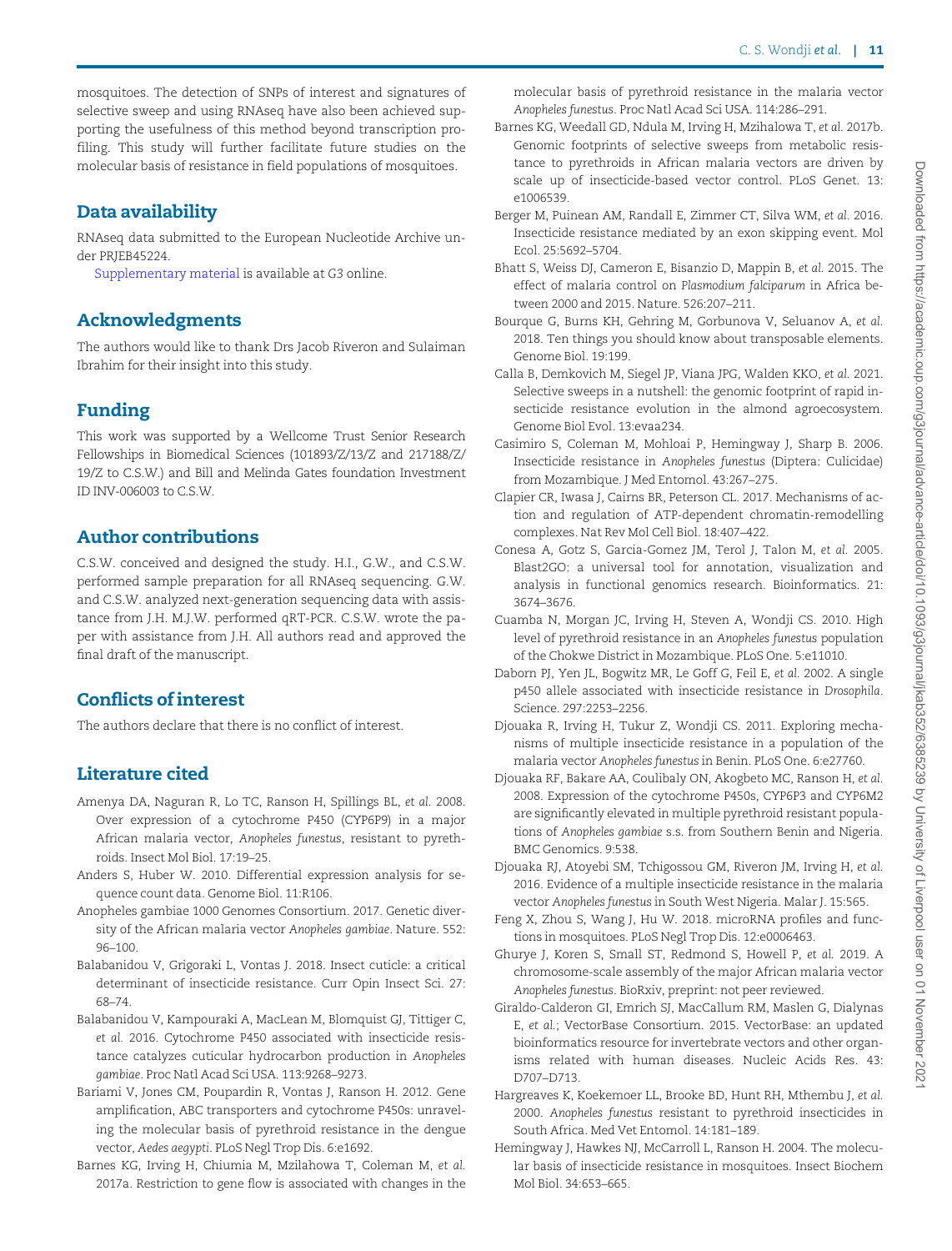- <span id="page-11-0"></span>Hemingway J, Ranson H. 2000. Insecticide resistance in insect vectors of human disease. Annu Rev Entomol. 45:369–389.
- Hemingway J, Ranson H, Magill A, Kolaczinski J, Fornadel C, et al. 2016. Averting a malaria disaster: will insecticide resistance derail malaria control? Lancet. 387:1785–1788.
- Hunt RH, Brooke BD, Pillay C, Koekemoer LL, Coetzee M. 2005. Laboratory selection for and characteristics of pyrethroid resistance in the malaria vector Anopheles funestus. Med Vet Entomol. 19:271–275.
- Ibrahim SS, Ndula M, Riveron JM, Irving H, Wondji CS. 2016. The P450 CYP6Z1 confers carbamate/pyrethroid cross-resistance in a major African malaria vector beside a novel carbamate-insensitive N485I acetylcholinesterase-1 mutation. Mol Ecol. 25:3436–3452.
- Ibrahim SS, Riveron JM, Bibby J, Irving H, Yunta C, et al. 2015. Allelic variation of cytochrome P450s drives resistance to bednet insecticides in a major malaria vector. PLoS Genet. 11:e1005618.
- Irving H, Riveron JM, Ibrahim SS, Lobo NF, Wondji CS. 2012. Positional cloning of rp2 QTL associates the P450 genes CYP6Z1, CYP6Z3 and CYP6M7 with pyrethroid resistance in the malaria vector Anopheles funestus. Heredity (Edinb). 109:383–392.
- Irving H, Wondji CS. 2017. Investigating knockdown resistance (kdr) mechanism against pyrethroids/DDT in the malaria vector Anopheles funestus across Africa. BMC Genet. 18:76.
- Ishak IH, Kamgang B, Ibrahim SS, Riveron JM, Irving H, et al. 2017. Pyrethroid resistance in Malaysian populations of dengue vector Aedes aegypti is mediated by CYP9 family of cytochrome P450 genes. PLoS Negl Trop Dis. 11:e0005302.
- Joshi NA, Fass JN. 2011. Sickle: a sliding-window, adaptive, quality-based trimming tool for FastQ files. [https://githubcom/](https://githubcom/najoshi/sickle ) [najoshi/sickle](https://githubcom/najoshi/sickle ) (Version 1.33) [Software].
- Kawada H, Dida GO, Ohashi K, Komagata O, Kasai S, et al. 2011. Multimodal pyrethroid resistance in malaria vectors, Anopheles gambiae s.s., Anopheles arabiensis, and Anopheles funestus s.s. in Western Kenya. Plos One. 6:e22574.
- Kouamo MFM, Ibrahim SS, Hearn J, Riveron JM, Kusimo M, et al. 2021. Genome-wide transcriptional analysis and functional validation linked a cluster of epsilon glutathione S-transferases with insecticide resistance in the major malaria vector Anopheles funestus across Africa. Genes (Basel). 12:561.
- Kumar S, Stecher G, Li M, Knyaz C, Tamura K. 2018. MEGA X: molecular evolutionary genetics analysis across computing platforms. Mol Biol Evol. 35:1547–1549.
- Kwiatkowska RM, Platt N, Poupardin R, Irving H, Dabire RK, et al. 2013. Dissecting the mechanisms responsible for the multiple insecticide resistance phenotype in Anopheles gambiae s.s., M form, from Vallee du Kou, Burkina Faso. Gene. 519:98–106.
- Lee S, Wei L, Zhang B, Goering R, Majumdar S, et al. 2021. ELAV/Hu RNA binding proteins determine multiple programs of neural alternative splicing. PLoS Genet. 17:e1009439.
- Librado P, Rozas J. 2009. DnaSP v5: a software for comprehensive analysis of DNA polymorphism data. Bioinformatics. 25: 1451–1452.
- Martin M. 2011. Cutadapt removes adapter sequences from high-throughput sequencing reads. EMBnet J. 17:10–12.
- Menze BD, Riveron JM, Ibrahim SS, Irving H, Antonio-Nkondjio C, et al. 2016. Multiple insecticide resistance in the malaria vector Anopheles funestus from Northern Cameroon is mediated by metabolic resistance alongside potential target site insensitivity mutations. PLoS One. 11:e0163261.
- Menze BD, Wondji MJ, Tchapga W, Tchoupo M, Riveron JM, et al. 2018. Bionomics and insecticides resistance profiling of malaria

vectors at a selected site for experimental hut trials in central Cameroon. Malar J. 17:317.

- Morgan JC, Irving H, Okedi LM, Steven A, Wondji CS. 2010. Pyrethroid resistance in an Anopheles funestus population from Uganda. PLoS One. 5:e11872.
- Mugenzi LMJ, Menze BD, Tchouakui M, Wondji MJ, Irving H, et al. 2019. Cis-regulatory CYP6P9b P450 variants associated with loss of insecticide-treated bed net efficacy against Anopheles funestus. Nat Commun. 10:4652.
- Mulamba C, Riveron JM, Ibrahim SS, Irving H, Barnes KG, et al. 2014. Widespread pyrethroid and DDT resistance in the major malaria vector Anopheles funestus in East Africa is driven by metabolic resistance mechanisms. PLoS One. 9:e110058.
- Protopopoff N, Mosha JF, Lukole E, Charlwood JD, Wright A, et al. 2018. Effectiveness of a long-lasting piperonyl butoxide-treated insecticidal net and indoor residual spray interventions, separately and together, against malaria transmitted by pyrethroid-resistant mosquitoes: a cluster, randomised controlled, two-by-two factorial design trial. Lancet. 391:1577–1588.
- Puinean AM, Foster SP, Oliphant L, Denholm I, Field LM, et al. 2010. Amplification of a cytochrome P450 gene is associated with resistance to neonicotinoid insecticides in the aphid Myzus persicae. PLoS Genet. 6:e1000999.
- Riveron JM, Chiumia M, Menze BD, Barnes KG, Irving H, et al. 2015. Rise of multiple insecticide resistance in Anopheles funestus in Malawi: a major concern for malaria vector control. Malar J. 14: 344.
- Riveron JM, Ibrahim SS, Mulamba C, Djouaka R, Irving H, et al. 2017. Genome-wide transcription and functional analyses reveal heterogeneous molecular mechanisms driving pyrethroids resistance in the major malaria vector Anopheles funestus across Africa. G3 (Bethesda). 7:1819–1832.
- Riveron JM, Irving H, Ndula M, Barnes KG, Ibrahim SS, et al. 2013. Directionally selected cytochrome P450 alleles are driving the spread of pyrethroid resistance in the major malaria vector Anopheles funestus. Proc Natl Acad Sci USA. 110:252–257.
- Riveron JM, Tchouakui M, Mugenzi LMJ, Menze BD, Chiang M, Wondji CS. 2018a. Insecticide resistance in malaria vectors: an update at a global scale. In: S Manguin, V Dev, editors. Towards Malaria Elimination: A Leap Forward. IntechOpen.
- Riveron JM, Watsenga F, Irving H, Irish SR, Wondji CS. 2018b. High plasmodium infection rate and reduced bed net efficacy in multiple insecticide-resistant malaria vectors in Kinshasa, Democratic Republic of Congo. J Infect Dis. 217:320–328.
- Riveron JM, Yunta C, Ibrahim SS, Djouaka R, Irving H, Menze BD, et al. 2014. A single mutation in the GSTe2 gene allows tracking of metabolically-based insecticide resistance in a major malaria vector. Genome Biol. 15:R27.
- Ross SJ, Findlay VJ, Malakasi P, Morgan BA. 2000. Thioredoxin peroxidase is required for the transcriptional response to oxidative stress in budding yeast. Mol Biol Cell. 11:2631–2642.
- Samb B, Konate L, Irving H, Riveron JM, Dia I, et al. 2016. Investigating molecular basis of lambda-cyhalothrin resistance in an Anopheles funestus population from Senegal. Parasit Vectors. 9:449.
- Schlenke TA, Begun DJ. 2004. Strong selective sweep associated with a transposon insertion in Drosophila simulans. Proc Natl Acad Sci USA. 101:1626–1631.
- Schmittgen TD, Livak KJ. 2008. Analyzing real-time PCR data by the comparative C(T) method. Nat Protoc. 3:1101–1108.
- Smyth GK. 2004. Linear models and empirical Bayes methods for assessing differential expression in microarray experiments. Stat Appl Genet Mol Biol. 3:Article3.